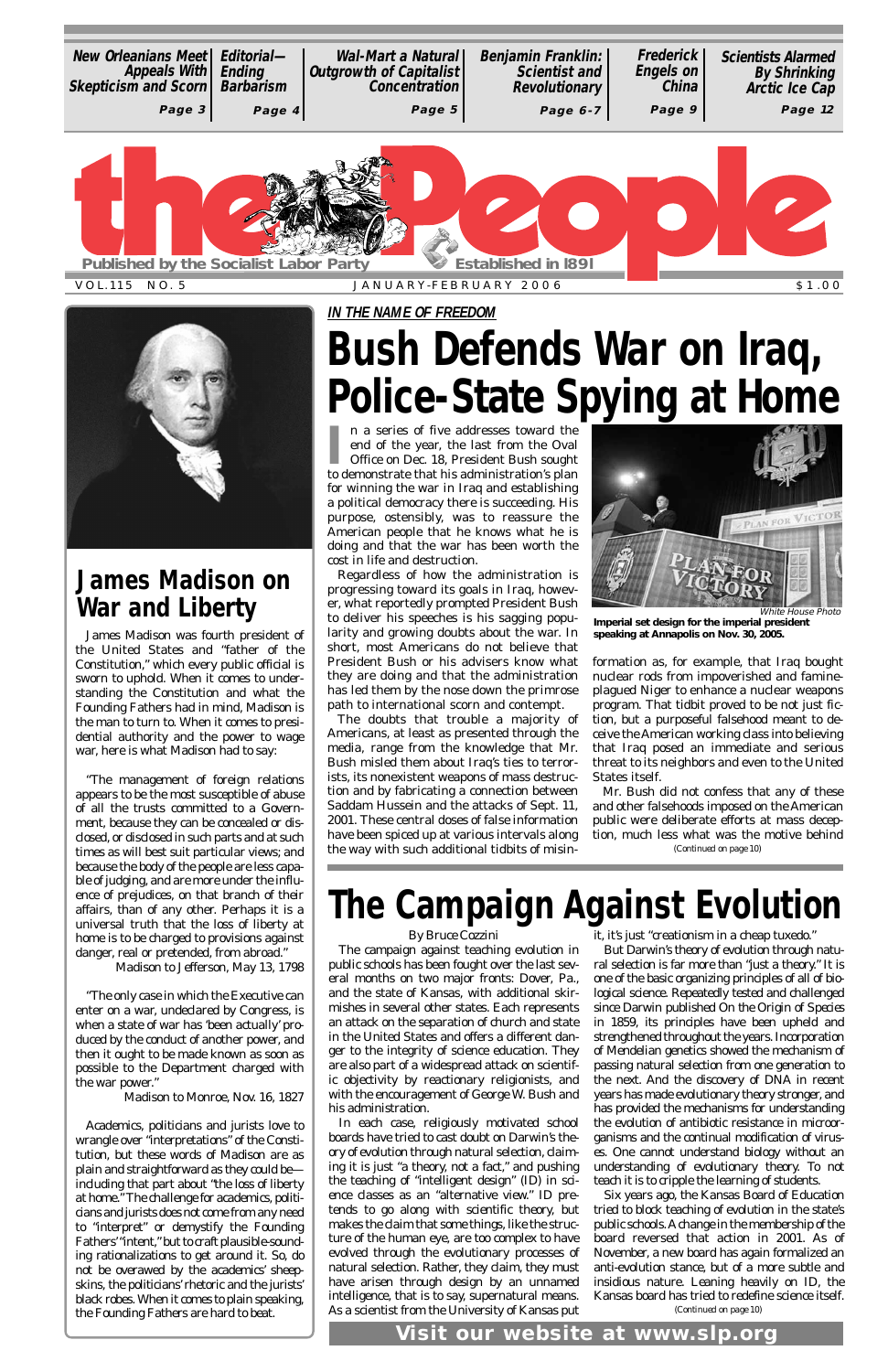### *By Michael James*

Beware! There are those in our society who pretend to think, guide and enlighten. They promote and present themselves as having wisdom or expertise. But they are breathtakingly ignorant. Consider the antics of spiritual guru Deepak Chopra, for example. Arecent *U.S. News & World Report* reveals that he is lecturing at the Pentagon on "relieving stress in the workplace."

Apparently his refined spiritual powers have not prepared him to question authority or to challenge criminal wars. He can only roll up his sleeves and pitch in to see that those who serve the capitalist war machine are not hindered by stress. Perhaps his incantations can make this a kinder and gentler illegal war. Perhaps his recitations will allow Halliburton and its Pentagon servants to more easily pacify the Iraqis who resist U.S. occupation. At any rate, war in the pursuit of profit can be made to seem somehow noble with a little spiritual whitewashing. Richard Nixon had Billy Graham to secure God's blessing for mass murder in Vietnam, and now the Pentagon has Deepak Chopra. Praise God and bombs away!

Another culprit is *Newsweek* editorialist Anna Quindlen. She recently examined the U.S. war against Iraq and found it tragically similar to the U.S. war against Vietnam: "The war in Iraq is a disaster in the image and likeness of its predecessor." She has no answers, of course, in spite of her standing in the world of bourgeois journalism. She can only articulate a question that truly reveals her hopeless and thorough lack of insight: "If we are such a great nation, why are we utterly incapable of learning from our mistakes?" Her confusion can at least make a more enlightened person grateful for the gift of truth and vision that is Marxism. It is only with a Marxian analysis that we can understand that capitalism means war. War is, despite its glorification and romanticization in American culture, simply a tool of business. War is intimately tied to the search for corporate profit. Marx demystified capitalist wars for us when he wrote that the need for resources, markets and profits "chases the bourgeoisie over the whole surface of the globe." Ms. Quindlen, without Marx, cannot get beyond the lame notion that the criminals in government and business, the masters of war,

should learn some lesson "from our mistakes" in Vietnam. Apparently then, according to her thinking, war will end. The masters will suddenly become moral or humane and will no longer resort to warfare to pursue their class interests. There are two lessons that she should learn from the genocidal holocaust that America unleashed against peasants in Vietnam.

The first is that the American ruling class is capable of any horror, and the list of those it has committed and continues to commit is long and growing. It includes the near extermination of our own indigenous Native American peoples, the brutal enslavement of Africans, the massacre of countless industrial workers, the use of atomic bombs on civilian populations, environmental degradation and assaults on such developing nations as Nicaragua, Cuba and Chile not to mention the current criminal enterprise in Iraq. The second lesson is that this capitalist class will never stop waging war until the working class carries out its historical and revolutionary mission of abolishing capitalism.

And so Deepak Chopra is out to make the Pentagon, the muscle behind bloodthirsty capitalism, a spiritual place. And Anna Quindlen, unless she is somehow visited by Marx in her dreams, will keep on mystifying and bewildering and asking naive questions. It is the bright, shining light of *The People* and Marxism that saves us from their world of darkness.

[Emmett Till, a 14-year-old boy from Chicago, was on a summer visit with relatives in Mississippi in August 1955 when a white woman accused him of making sexual advances. A few days later, the woman's husband and his half brother abducted and murdered the teenager. Although several African Americans witnessed the boy's abduction, an all-white jury acquitted the men. The verdict sparked protest demonstrations in a number of cities. In January 1956, *Look* magazine published an article in which the men who abducted and murdered Emmett Till boasted of their crimes, but no new trial was ever held. *The Untold Story of Emmett Louis Till*, a film by Keith Beauchamp, was instrumental in a U.S. Justice Department decision to reopen the case in 2004. By then, however, the men accused of the crime had died.]

### **Southern Justice a Farce When Negroes Are Victims**

(*Weekly People*, Jan. 28, 1956) The facts coming out of the [Emmett] Till case in Mississippi are a fresh indictment of the class-ruled society of the South and its "justice."

On Jan. 11, the attorney general and governor-elect of Mississippi, James P. Coleman, told the *New York Post*that there was no question in his mind that the two men acquitted of mur-

dering Emmett Till, a Negro boy, would have been convicted "if forces outside the state hadn't barged in and upset things."

Mr. Coleman was even more emphatic in a Jan. 12 interview broadcast by Station KXDL, Fort Worth. Speaking of J.W. Milam and Roy Bryant, the two men charged with the Till murder, Governor-elect Coleman said: "So far as I am personally concerned they both should have been convicted and electrocuted."

Mr. Coleman's statements coincided with the publication by *Look* magazine of an article by William Bradford Huie (author of *The Execution of Private Slovik*) in which Milam was quoted as confessing that he and Bryant deliberately killed the Till boy because he was "tired of 'em sending your kind [Till] down here to stir up trouble." "Goddam you." Mr. Huie quoted Milam's words to Till, "I'm going to make an example of you just so everybody can know how me and my folks stand." *Look* answered the subsequent denials by Milam and Bryant by stating that it was prepared to prove the facts "in the unlikely event the magazine is sued [for libel]."

### **A sample copy of The People is your invitation to subscribe.**   $\Box$  \$5 for a 1 year sub  $\Box$  \$8 for a 2 year sub  $\Box$  \$10 for a 3 year sub **\$9 for a 1 year sub by first-class mail** NAME PHONE ADDRESS APT. CITY STATE ZIP Make check/money order payable to The People.

**the People** P.O. Box 218, Mountain View, CA 94042-0218

Governor-elect Coleman's excuse for the acquittal of two men whom he regards as coldblooded murderers was that "we would have got the job done [of convicting and executing Milam

and Bryant]" "if the National Association for the Advancement of Colored People and Rep. Diggs\* of Detroit would stay out of our state and let us alone." In other words, the excuse is that the State of Mississippi gave a license to white upholders of the prevailing property system to kill Negroes with impunity in resentment against carping critics from the outside.

The excuse is a false one. The governor-elect was able to cite only one case in Mississippi's history in which white men were convicted of murdering Negroes. Coleman himself, as a judge, sentenced three white men to life imprisonment for killing "a whole bunch of colored people." The NAACP had nothing to do with the wholesale murder case, but—as usual in the South—the white criminals escaped with their lives. In general, white men are never convicted of murdering or raping Negroes, but charges of murder or rape against Negroes (when whites are the alleged victims) are tantamount to conviction and execution. That's the code of the property system of the South, which, like northern capitalism, we are told is based on religion, ethics, culture, democracy, etc., but which is actually based on class rule and different standards for the rulers and the ruled, and the lowest standards of all, and no rights, for the Negro portion of the ruled class.

\_\_\_\_\_\_\_\_\_\_

\*Rep. Charles C. Diggs Jr. (1922–1998), Democratic politician from Michigan, was a founder and first chairperson of the Congressional Black Caucus.

## 255075100 years ago

# **Beware the Mystifiers!**

### **Do You Belong?**

Do you know what the SLP stands for? Do you understand the class struggle and why the SLP calls for an end of capitalism and of its system of wage labor? Do you understand why the SLP does not advocate reforms of capitalism, and why it calls upon workers to organize Socialist Industrial Unions?

If you have been reading *The People* steadily for a year or more, if you have read the literature recommended for beginning Socialists, and if you agree with the SLP's call for the political and economic unity of the working class, you may qualify for membership in the SLP. And if you qualify to be a member you probably should be a member.

For information on what membership entails, and how to apply for it, write to: SLP, P.O. Box 218, Mountain View, CA94042-0218. Ask for the SLP Membership Packet.

### **REVILING OF THE GREAT** *By Arnold Petersen*

*Jefferson, Lincoln, Marx and De Leon were victims of reaction. This pamphlet examines the campaigns of vilification against them.*

**112 pp. – \$1.75 postpaid**

### **NEW YORK LABOR NEWS** P.O. Box 218 Mountain View, CA 94042-0218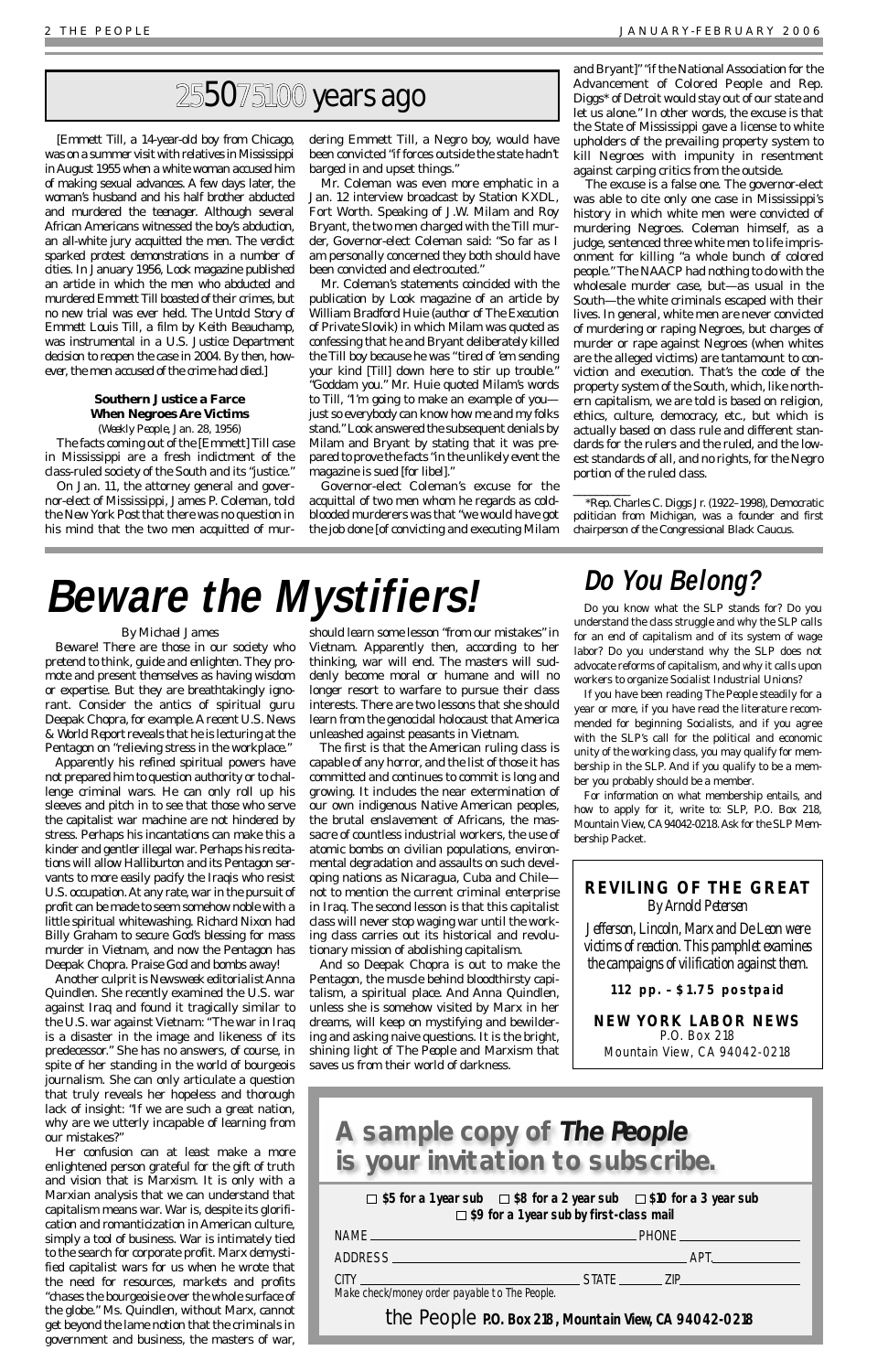### *By B.B.*

C. Ray Nagin, mayor of New Orleans, has traveled from Houston to Atlanta since last September to meet with refugees from his decimated city and convince them to return and to participate in the rebuilding effort, but skepticism has met him all along the line.

Nagin and other officials have spoken of a new "Big Easy" with decent housing, schools, services, infrastructure; in short, with all the things that the old "Big Easy" did not have, at least not in the working-class neighborhoods where a majority of the city's population lived before Hurricane Katrina came roaring through last August.

After Nagin spoke in Atlanta in December, for example, the *Atlanta Daily World* reported the reactions of some of the 2,000 people who sat through the mayor's appeal.

"Many former New Orleans residents now living in the Atlanta area yelled questions at Nagin, and were angry when he did not have the answers or the authority they were looking for," the Atlanta newspaper reported.

"Home to what?" one refugee at the Atlanta meeting wanted to know.

"Bringing us back to living in poverty is not a new beginning," declared another former resident.

"I feel like he's coming down here to say he's [Nagin] doing something, but this is more of a ploy to get the workers to come back," declared another.

Nagin is not the only one whose appeals have met with skepticism and resistance. Local capitalists who hope to rebuild have met with similar reactions among refugees. In November, for example, Donald T. Bollinger, president of Bollinger Shipyards, the nation's third largest, sent emissaries far and wide searching for former workers to return to New Orleans to labor in one of his 13 yards on the Gulf Coast. Despite "20 or so trips...they did not sign up a single evacuee." (*The New York Times*, Nov. 11)

Other local capitalists have their own worries. Banker and real estate developer Joseph C. Canizaro put it this way: "One of the key problems is jobs. You look at the housing situation, and the schools situation, and you wonder where businesses are going to find the people they desperately need to get things going." Businesses, after all, can't make a profit without workers.

> The state lifted a stay on evictions in early November, and relief officials said many evacuated tenants had not been contacted before being kicked out."

Workers, however, know that a number of problems would confront them if they returned, one of which is lack of food. "The American Red Cross is still serving about 37,000 meals daily to New Orleans residents," Reuters reported on Dec. 15. Reuters went on to say that "nearly onequarter of current residents do not have water or gas in their homes." In addition, the Mayor's Office reported in December that one-fourth of

the homes are without electricity, and the local phone company announced it would be January or February before it could restore service to 40 percent of the city.

Worse, workers are getting conflicting reports of the area's toxicity. State and national officials declared most of the city safe for resettling. *The Washington Post*, however, reported on Dec. 15 that a recent study found "some New Orleans neighborhoods are covered in a layer of sediment containing lead above the concentration the federal government considers hazardous to human health." Several environmental groups contend that "as much as 75 percent of the city still is marred by dangerously high levels of heavy metals, pesticides and petroleum products." (New Orleans *Times-Picayune*, Dec. 10)

Compounding the problem for displaced New Orleanians and others from the region is the housing situation. Many homes and apartment buildings have been destroyed or condemned, of course, but that is not the worst of it. Mr. Canizaro's woes notwithstanding, banks and mortgage companies will soon begin foreclosing on homes. Already New Orleans property owners have begun evicting absentee renters, and rents on habitable apartments and rental homes have gone up drastically.

"Three months after Katrina flooded most of the city's neighborhoods and displaced nearly 80 percent of its residents," Reuters reported on Dec. 7, "both sale and rental properties are fetching prices 30 percent higher than prestorm levels." The same report added:

"'There is basically lawlessness with regard to landlords,'said Judith Browne, an attorney with Advancement Project and Grassroots Legal Network. 'We are seeing market forces at their worst: people are being evicted with the last of their belongings being thrown out to the street.'"

Truth is that capitalism and capitalists are capable of much worse, and those with a stake in New Orleans and the Gulf Coast seem bent on proving it. Met by the well-founded skepticism and scorn of many working-class refugees from the devastated city and region, they began the search for other workers who are desperate enough to do the hazardous cleanup work, without adequate shelter and no need of schools and they found them.

Shortly after the cleanup began, immigrant workers, many of whom are undocumented and especially vulnerable to ruthless exploitation, were lured by recruiters to the area with promises of "good pay." "Because they are mostly young and lack roots in the United States, many migrants are ideal for the explosion of construction jobs to come," the *Los Angeles Times* wrote back in September. By then, migrant workers had already established camps on the outskirts of New Orleans, living in squalid mobile homes without electricity or running water. Others were forced to sleep on New Orleans streets or in warehouses. Some set up tents in a nearby churchyard.

Immigrant workers have few protections if they should become sick, or suffer disability or fatal accidents, or not receive the full wages promised them. Last November Salon.com reported immigrant rights groups were already fighting for unpaid wages on behalf of workers in the area. One group has filed a complaint with the Department of Defense, alleging that a subcontractor owed 74 workers \$56,000 in back wages. Rights groups also report immigrant workers engaged in the cleanup suffering from illness, cuts and bruises, sprained ankles and other injuries without being given medical assistance. The Public Broadcasting Service also has reported that Latino workers were sent on jobs without protective clothing.

The abuses of immigrant labor has become so pervasive, that Sen. Mary Landrieu (D-La.) said, "It is a downright shame that any contractor would use this tragedy as an opportunity to line its pockets by breaking the law and hiring a low-skilled, low-wage and undocumented workforce."

It's more than a "downright shame" that New Orleans and the gulf area are being rebuilt at the expense of workers' safety and well-being. It's a crime, part of a crime that

capitalists commit against *every* worker, every day. Exploitation of wage labor is the very foundation of capitalism, and if capitalists can get away with particularly inhumane exploitation of particularly vulnerable workers "to get things going," they will do so.

*(Donna Bills contributed to this article.)*

# **New Orleanians Meet Appeals With Skepticism and Scorn**



*The People* (ISSN-0199-350X), continuing the *Weekly People*, is published bimonthly by the Socialist Labor Party of America, 661 Kings Row, San Jose, CA 95112-2724.

Periodicals postage paid at San Jose, CA 95101-7024. Postmaster: Send all address changes to *The People*, P.O. Box 218, Mountain View, CA 94042-0218. Communications: Business and editorial matters should be addressed to *The People*, P.O. Box 218, Mountain View, CA 94042-0218. Phone: (408) 280-7266. Fax: (408) 280-6964.

Access *The People* online at: www.slp.org. Send e-mail to: thepeople@igc.org.

Rates: (domestic and foreign): Single copy, \$1. Subscriptions: \$5 for one year; \$8 for two years; \$10 for three years. By firstclass mail, add \$4 per year. Bundle orders: 5–100 copies, \$16 per 100; 101–500 copies, \$14 per 100; 501–1,000 copies, \$12 per 100; 1,001 or more copies, \$10 per 100. Foreign subscriptions: Payment by international money order in U.S. dollars.



*By Michael Wenskunas*

A capitalist newspaper in Davenport, Ia., recently reported another incident of capitalism's disregard for human life in the race for more profit. The newspaper printed its story under a heading of "Chemicals Go Awry," as if the chemicals had a mind of their own and simply lost control of themselves. What really happened is that a toxic chemical cloud resulted from an unexpected violent reaction during the mixing of large quantities of several acids. An orange, yellow and red plume of smoke billowed out of a building on Davenport's west side, just a few blocks from the Mississippi River. It sent workers, residents and customers of the mixed industrial, commercial and residential neighborhood fleeing. Officials sealed off a several-block area, and rerouted pedestrian and automobile traffic. One person was sent to the hospital with difficulty breathing. A worker at a business across the street from the chemical plant said he could not see the building because the smoke was so thick. Firefighters went to neighboring houses and told residents to stay inside and to turn off their air conditioners.

Although the newspaper did not say the scene was chaotic, it seems apparent that it was. Cars and skateboarders were directed out of a gro-

### **Toxic Cloud Released Over Davenport, Iowa**

*(Continued on page 11)*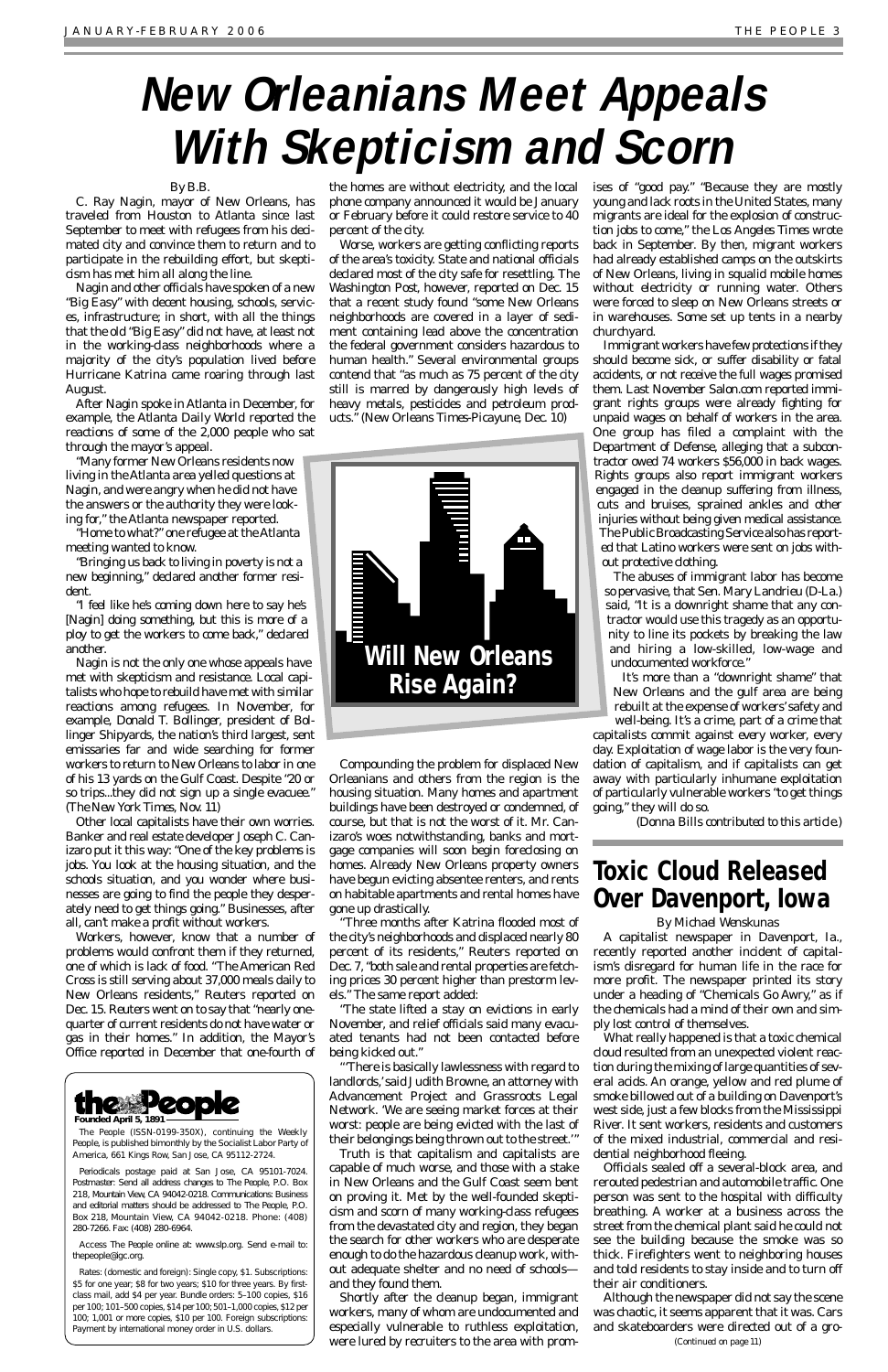### **Benjamin Franklin**

(*Daily People*, Jan. 15, 1906)

January 17 will be the bicentenary of the birth of Benjamin Franklin. Papers eulogistic of his greatness are the order of the day. One editor says of Franklin in a prefatory note: "He remains more than Washington or Patrick Henry, or even Lincoln or Grant, the typical American." Considering the standards of greatness prevalent, this is high praise, indeed. But it is worthy the man. Franklin, scientist, inventor, philosopher and statesman, was a many and great-minded man. He was versatile without being superficial; active without being strenuous; a genius without being an egomaniac. Born amid Puritanical surroundings, he personified the most liberal culture of the world of his time. Karl Marx, in one of those luminous and profound footnotes to *Capital* (p. 629), for which he is justly renowned, names Franklin as one of the great men who originally studied political economy, in contrast to the "reverend scribblers," like Malthus, who followed them. Says Marx: "Originally, political economy was studied by philosophers like Hobbes, Locke, Hume; by businessmen and statesmen, like Thomas Moore, Temple, Sully, De Witt, North, Law, Vanderlint, Cantillon, Franklin; and especially, and with the greatest success, by medical men like Petty, Barbon, Mandeville, Quesnay." To have one's name mentioned among such names by a man like Karl Marx is a tribute to greatness of the highest order.

And Marx, in another of his admirable footnotes, on the discussion of the nature of value (p. 19), pens these very complimentary words: "The celebrated Franklin, one of the first economists, after Wm. Petty, who saw through the nature of value, says: 'Trade in general being nothing else but the exchange of labour for labour, the value of all things is . . . mostly justly measured by labour.' (*The Works of B. Franklin*, &c., edited by Sparks, Boston, 1836. Vol. II, p. 267)." This penetrating contribution of the foremost "typical American" to the basic economic doctrines of socialism will, perhaps, jar those who otherwise venerate him.

### *A De Leon Editorial*

## **A Marxist Salute to Franklin**



*Karl Marx hailed Benjamin Franklin as "one of the first economists....who saw through the nature of value." Here De Leon salutes the revolutionary Franklin as a social scientist who ignored property fears and went to the heart of the social question.*

*"Is there not a necessity for deeply reflecting upon an alteration of the system that breeds these crimes, instead of glorifying the hangman who executes a lot of criminals to make room only for the supply of new ones?"* 

*—Karl Marx*

Two grim events briefly focused public attention recently on the death penalty in the United States: The execution of Tookie Williams, co-founder of the Cripps street gang, and the passing of a milestone marking the 1,000th execution since the death penalty was reinstated in the United States in 1976. The issue deserves the attention of every worker.

The evidence shows that the judicial system's ability to correctly determine guilt or innocence in such capital cases is no more reliable today than it was in 1972, when the Supreme Court ruled that the arbitrary manner in which the death penalty was then applied amounted to "cruel and inhuman punishment," and "abolished" it. In 1976, four years after having blunted growing criticism of the barbaric practice, however, the Supreme Court ruled that revised capital punishment laws were constitutional unless applied in a "discriminatory" manner and without "uniform" criteria.

The arbitrary and discriminatory application of such laws since 1976 has produced plentiful travesties of justice. "During these past three decades," according to Witness to Innocence, "122 people have been exonerated and released from death row, innocent of the crimes for which they were convicted."



Studies of racial and class bias in the application of the death penalty repeatedly deliver similar results. According to a press release that summarized a study published late last year in the highly respected *Law Review* of Santa Clara University in California, "the race and ethnicity of the victim and the location of the crime play a critical role in determining who will be sentenced to death." The study found, among other things, that "80 percent of executions in California were for those convicted of killing whites, while only 27.6 percent of murder victims are white," and that "Those who murder whites are over four times more likely to be sentenced to death than those who kill Latinos and over three times more likely to be sentenced to death than those who kill African-Americans."

Class status ultimately plays the determining role in death penalty prosecutions and convictions. According to the website of New Yorkers Against the Death Penalty, "95 percent of defendants charged with capital crimes are indigent and cannot afford their own attorney." U.S. Supreme Court Justice Ruth Bader Ginsberg has said she has "never seen a death penalty case on appeal before this court in which the defendant was well represented at trial."

But it is not alone as an economist that Franklin ranks among the great, and is so recognized by the greatest among them—it is as a sociologist as well. Lewis Morgan, the great American ethnological writer, discussing the property career of civilized nations (p. 552, *Ancient Society*), declares that "The time will come, nevertheless, when human intelligence will rise to the mastery over property, and define the relations of the state to the property it protects, as well as the obligations and the limits of the rights of the owners. The interests of society are paramount to individual interests, and the two must be brought into just and harmonious relations. A mere property career is not the final destiny of mankind, if progress is to be the law of the future as it has been of the past." Franklin anticipated Morgan by a century when he declared, "Private property is a creature of society, and is subject to the calls *(Continued on page 11)*

what is socialism?

Moreover, local prosecutors decide whether or not to seek the death penalty in particular cases, and their decisions may be swayed by political considerations, local feeling about the penalty and the costs of capital trials, which can be particularly high if a defendant is wealthy enough to afford sophisticated legal counsel and a battery of expert witnesses.

It may well be that the latest round of news reports surrounding these executions will assure that the death penalty will again be used as a political football that politicians can use to make an end run into office, or to block one by their political opponents. Perhaps we are in for another swing of sentiment on the Supreme Court, however doubtful that may seem. After all, other capitalist nations have ended such barbarian practices.

One thing is sure: If the death penalty is ever to be *permanently* abolished it will result from the permanent abolition of the poverty and crimebreeding capitalist system. *—K.B.*

## **Ending Barbarism**

Socialism is the collective ownership by all the people of the factories, mills, mines, railroads, land and all other instruments of production. Socialism means production to satisfy human needs, not, as under capitalism, for sale and profit. Socialism means direct control and management of the industries and social services by the workers through a democratic government based on their nationwide economic organization.

Under socialism all authority will originate from the workers, integrally united in Socialist Industrial Unions. In each workplace, the rank and file will elect whatever committees or representatives are needed to facilitate production. Within each shop or office division of a plant, the rank and file will participate directly in formulating and implementing all plans necessary for efficient operations.

Besides electing all necessary shop officers, the workers will also elect representatives to a local and national council of their industry or service—and to a central congress representing all the industries and services. This all-industrial congress will plan and coordinate production in all areas of the economy. All persons elected to any post in the socialist government, from the lowest to the highest level, will be directly accountable to the rank and file. They will be subject to removal at any time that a majority of those who elected them decide it is necessary.

Such a system would make possible the fullest democracy and freedom. It would be a society based on the most primary freedom—economic freedom.

For individuals, socialism means an end to economic insecurity and exploitation. It means workers cease to be commodities bought and sold on the labor market and forced to work as appendages to tools owned by someone else. It means a chance to develop all individual capacities and potentials within a free community of free individuals.

Socialism does not mean government or state ownership. It does not mean a state bureaucracy as in the former Soviet Union or China, with the working class oppressed by a new bureaucratic class. It does not mean a closed party-run system without democratic rights. It does not mean "nationalization," or "labor-management boards," or state capitalism of any kind. It means a complete end to all capitalist social relations.

To win the struggle for socialist freedom requires enormous efforts of organizational and educational work. It requires building a political party of socialism to contest the power of the capitalist class on the political field and to educate the majority of workers about the need for socialism. It requires building Socialist Industrial Union organizations to unite all workers in a classconscious industrial force and to prepare them to take, hold and operate the tools of production.

You are needed in the ranks of Socialists fighting for a better world. Find out more about the program and work of the Socialist Labor Party and join us to help make the promise of socialism a reality.

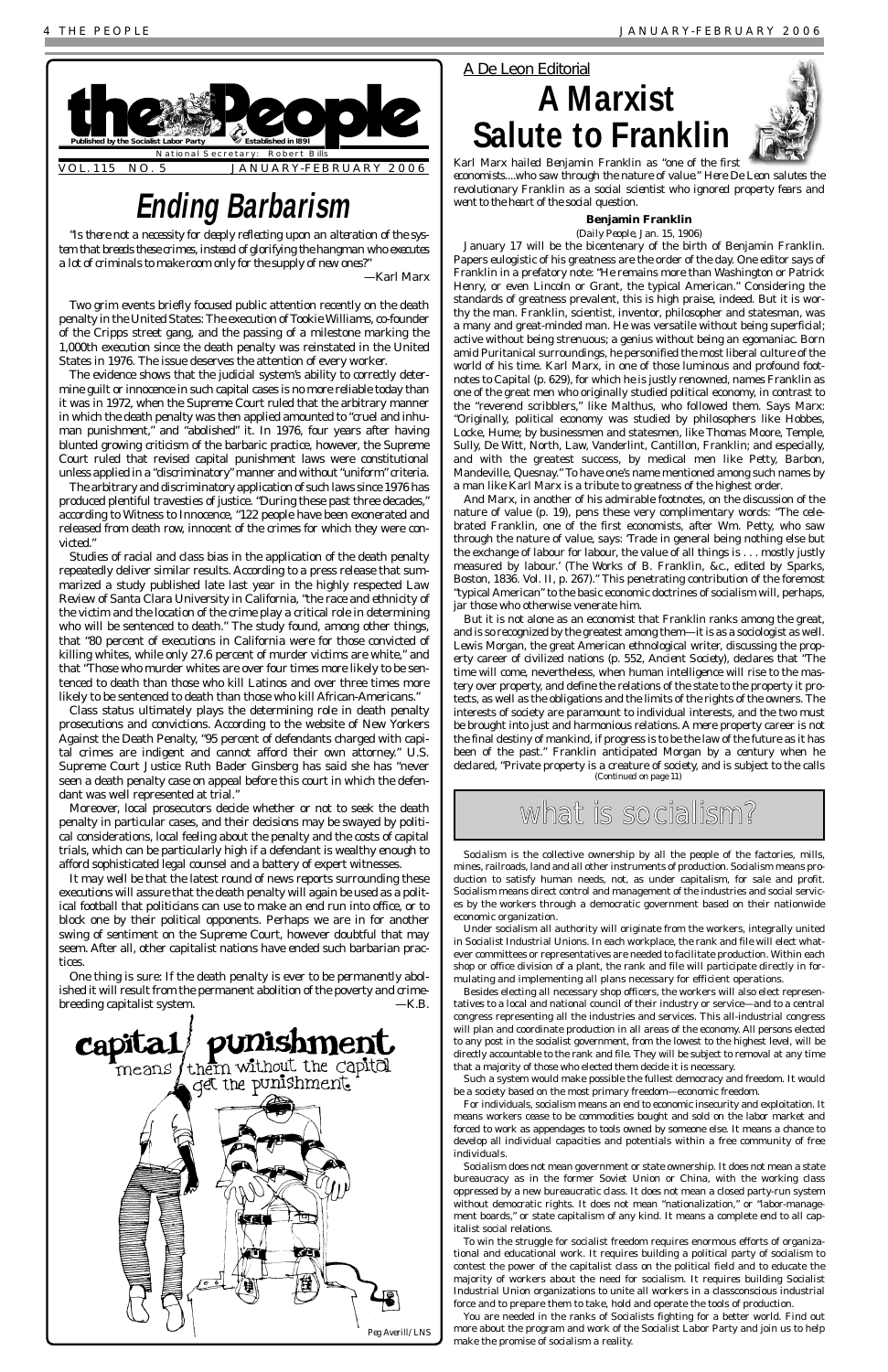### *By Ken Boettcher*

**The world's largest corporation, Wal-Mart**<br>Stores, Inc., has expanded over the past<br>two decades into communities all over<br>the country and the world. A debate has also Stores, Inc., has expanded over the past two decades into communities all over the country and the world. A debate has also grown in those communities over the social and economic costs incurred when a Wal-Mart store

opens. Groups opposed to Wal-Mart have sprung up everywhere. Last year even saw the release of a feature-length film called "Wal-Mart: The High Cost of Low Price." (See sidebar.)

Critics of the company point out that the average full-time worker at a U.S. Wal-Mart is paid only \$9.68 an hour—about \$17,500 per year before payroll deductions, which, for all practical purpose, means that the average wage is substantially less than the figure cited, as it does for all American workers. If this average worker is the sole wage earner in a family of three, that wage puts the family only about \$1,500 above the federal poverty line, which many economists agree is set artificially low. Only about 48 percent of Wal-Mart workers can afford to buy into the company's health care plan.

In 2004, a study detailing "The Hidden Cost of Wal-Mart Jobs" was released by the Center for Labor Research and Education (CLRE) of the University of California at Berkeley. It found that Wal-Mart workers "disproportionately rely on...public health programs in California compared to workers in large retail as a whole."

An Oct. 26 press release from the authors of the CLRE report corroborated and updated its findings based on new information revealed in an internal Wal-Mart memo leaked to *The New York Times*. According to the press release, "Applying [the memo's] percentages of workers and children enrolled in Medicaid/SCHIP\* implies Wal-Mart workers and children cost \$456 million...nationally through their use of public health programs."

The company's main counter to such revelations is its assertion that it "creates 100,000 jobs a year." In fact, the assertion covers a mere economic sleight-of-hand; adding 100,000 jobs per year to the company does not necessarily mean adding that many to the economy.

"When Wal-Mart opens a store in a previously untouched city or county," syndicated columnist Paul Krugman recently noted, "the new store takes sales away from stores that are already in the area; these stores lay off workers or even go out of business. Because Wal-Mart's stores employ fewer workers per dollar of sales than the smaller stores they replace, overall retail employment surely goes down when Wal-Mart comes to town. And if the jobs lost come from employers who pay more generously than Wal-Mart does, overall wages will fall when Wal-Mart moves in." This is precisely the process confirmed by the CLRE study. Krugman notes that the study "used sophisticated statistical analysis to estimate the effects on jobs and wages as Wal-Mart spread out from its original center in Arkansas." "The authors found retail employment did, indeed, fall when Wal-Mart arrived in a new county," Krugman said. "It's not clear in their data whether overall employment in a county rose or fell when a Wal-Mart opened. But it's clear average wages fell." As the report put it, "Residents of local labor markets earn less following the opening of Wal-Mart stores."

Andy Grossman is the executive director of a

lobbying and publicity organization called Wal-Mart Watch that coordinates the efforts of several anti-Wal-Mart groups. According to an article in *Macleans*, the Canadian weekly magazine, Grossman maintains that "Wal-Mart is driving a vicious cycle: it starts with lower

prices, and leads over time to a single player essentially rewriting the economics of the industry for everybody. Pretty soon, there are fewer employers, lower wages, less medical coverage, more poverty—all widening the gap between the rich owners of Wal-Mart...and the poor who shop and work there."

"This is a societal fight," Grossman says. "Wal-Mart is a symbol, because they're so good at what they do, others have to emulate them. This company's reach is so broad, we need to change the relationship between it and the communities it seeks to do business in, otherwise it's going to continue to destroy our societies."

Stacy Mitchell of the New Rules Project, a program of something called the Institute for Local Self-Reliance, like many "progressives," has some "solutions" she thinks might whip the likes of Wal-Mart into shape. In a recent article on TomPaine.com, entitled "What to Do About Wal-Mart," Mitchell maintains that some good old-fashioned trust busting is

what is needed. She adds that communities should expand their control over development, support small business creation and "value work."

Such opponents of Wal-Mart—and Target, Lowes, Home Depot, Best Buy and other retail clones that seek to emulate it—simply cannot see beyond these individual trees to the economic system that nurtures them, a system whose wheels of motion only churn in the opposite direction.

Under capitalism, corporate giants, oligopolies and monopolies are the end result of the competition of yesteryear so many pundits seem to yearn for. A return to greater competition is possible, as Karl Marx explained in *Capital*, but ultimately it would lead to the same end—concentration. As far as the social interest is concerned, competition and monopoly are merely two sides of the same capitalist coin. As Marx explained:

"The battle of competition is fought by cheapening of commodities. The cheapness of commodities depends [other things being equal], on the productiveness of labor, and this again on the scale of production. Therefore, the larger capitals beat the smaller. It will further be remembered that, with the development of the capitalist mode of production, there is an increase in the amount of individual capital necessary to carry on a business under its normal conditions.

"The smaller capitals, therefore, crowd into spheres of production which modern industry has only sporadically or incompletely got hold of. Here competition rages in direct proportion to the number, and in inverse proportion to the magnitudes, of the antagonistic capitals. It always ends in the ruin of many small capitalists, whose capitals partly pass into the hands of their conquerors, partly vanish." In short, bust up a trust, and the many smaller pieces will eventually produce a similar monopoly. Moreover, forcing the modern political state—which serves as the executive committee of the dominant elements of the capitalist class to bust up all the trusts and keep them that way has historically proven all but impossible. To even posit the possibility of legislating some sort of "perfect" condition under capitalism in which all its drives to impoverish and enslave the working class, poison the environment, make war on its neighbors, and other antisocial tendencies could somehow be tamed and managed for the benefit of all is worse than naïve. It serves to keep workers divided and diverted from the urgent task that holds the only possi-

Robert Greenwald's recently released documentary on the biggest retailer on the planet tries to be more than a compilation of the corporate misdeeds of the Walton family's golden goose. It offers a hopeful "solution" to the social evils brought to community after community by the arrival of a Wal-Mart. It fails, however, because the "solution" it offers is no solution at all.

Greenwald mostly stays away from narration that leads his audience from point to point. Instead, he takes a very personal approach that counterpoises the horrific personal experiences of many Wal-Mart workers and customers and the revealing testaments of former supervisors to the glib public relations schmooze Wal-Mart CEO Lee Scott is using in addressing a corporate cheerleading event.

Among other things, Greenwald's film poignantly attests to:

•The damaging effects that the opening of a Wal-Mart in a community can bring for many small businesses in the area where a store opens. A former manager mentions how senior management visiting such areas used to take odds on how long local stores would last after the opening.

•The company's record on race and sex discrimination, its unlawful and systemic hiring of undocumented workers and systemic practices used to cheat workers out of overtime pay. •The company's encouragement of workers to sign up for welfare and food stamp assistance rather than offer sufficient wages for a minimal existence without dependence upon the political state. •Wal-Mart's vicious, well-organized and extremely well-funded strategies to keep unions out of its workplaces and to deny workers overtime. •Its coverups of horrific working conditions and pay in China, Bangladesh and other countries where it contracts manufacture of some of its products.

•The company's dismal record vis-à-vis local pollution, hazardous waste and other environmental regulations.

The film ends with the details of two victo-

# **Wal-Mart a Natural Outgrowth Of Capitalist Concentration**



**walmartmovie.com**

*(Continued on page 10)*

*(Continued on page 10)*

### **Wal-Mart Movie Falls Short**

### \*SCHIP is the State Children's Health Insurance Program of the federal government's Department of Health and Human Services.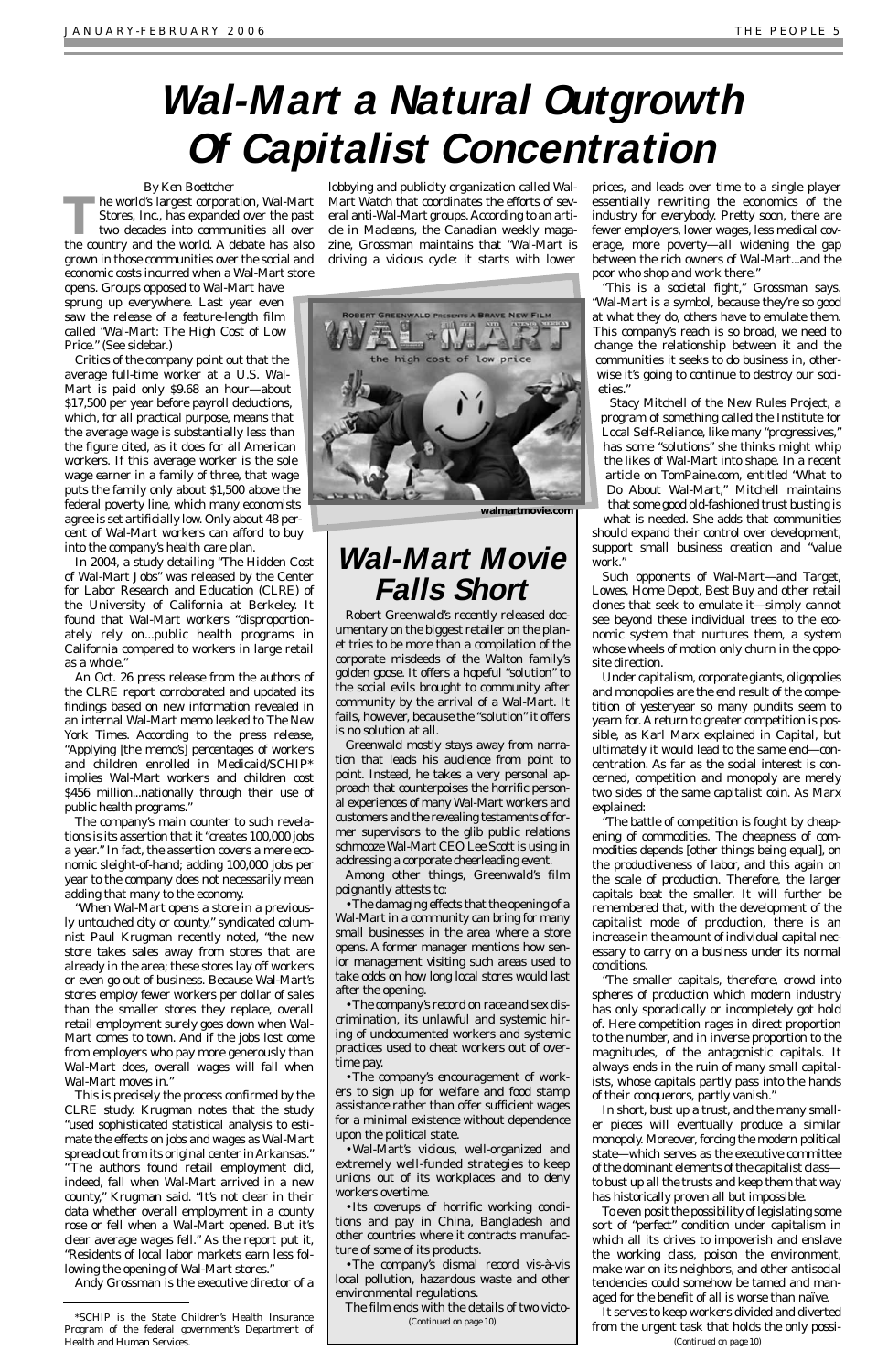**Armold Petersen, former national secretary<br>of the Socialist Labor Party, wrote the fol-<br>lowing essay on Benjamin Franklin for<br>the Weekly Beaple of Jan 14, 1929. We reprint** of the Socialist Labor Party, wrote the following essay on Benjamin Franklin for the *Weekly People* of Jan. 14, 1939. We reprint most of it here to mark the 300th anniversary of Franklin's birth, on Jan. 17, 1706.

It is the fashion with many academics today to denigrate the founders of the republic, to dwell on their human weaknesses and to detect

"hypocrisy" in their proclamations for "life, liberty and the pursuit of happiness," while tolerating or profiting from human slavery. While expatiating on the shortcomings of the founders, however, many of these same academics are fully aware of the horrors perpetrated by the capitalist system and its wage slavery. Yet, they abstain from the struggle to rid humanity of the evil for fear of losing their positions, of having to defend themselves against the disfavor of their peers, or other excuses that turn their pointing fingers back on themselves.

Whatever one might say about the shortcomings and failures of a Washington, Jefferson, Madison or Franklin, they were men who stood up to the tasks that history carved out for them, though they knew they could not accomplish them all and might fail at what they attempted. Their detractors have less to excuse themselves from today's struggle, not only because the science of socialism has exposed the evil source of today's social problems, but because it points the way out. Socialism provides a better guide for our generation than the simple moral precepts with which—and often against which—people struggled two and three hundred years ago.

If we looked upon men and women for what they failed to do at specific junctures in history, rather than what they managed to accomplish in their time and their surroundings, there would be nothing to admire, to aspire to or to strive after.

Benjamin Franklin truly was a great man whose agile, inquisitive and inventive mind added immeasurably to the storehouse of human knowledge and progress. He did not overcome all of the obstacles that his social surroundings placed in his path, but together with the other outstanding personalities of those revolutionary days, he helped to build a nation and lay the foundations of a system—capitalism—that was progressive and revolutionary in its time. Franklin and his compeers moved society a necessary step farther on the path toward the full realization of what he and his generation could not achieve, but which they brought within the grasp of our own generation. Their detractors will never do as much.

*By Arnold Petersen* "*Eripuit caelo fulmen, sceptrumque tyrannis*." —Turgot ("He snatched the thunderbolt from heaven, the scepter from tyrants.") ing press existed north of Philadelphia; when New York was still defended by a high stockade...."

I. **There are those who delight in spinning,** endlessly, fine webs on the theme: Does the great man create his age, his environment, or is he the product of his age and environment? Without going over the long and tedious arguments of those who hold to the "great man" theory, it may be generally agreed that however much men may and do influence their age, they are basically conditioned by it, and by material circumstances; that to the great man material conditions of his age are what the springtime and sun and rain are to the seed. Both, in the fullness of time, respond to the urge of the attendant circumstances, and both respond precisely in the degree, and largely in the manner, that circumstances are compelling. \*\*\*

When...we say that a great man symbolized and logically expressed and fully served his age, we do no more than express the thought that a certain material and economic stage had been reached which brought with it a train of super-



structural problems which, with the basic economic problems, demanded solution—a stage to which there had to be brought to bear a process of rationalization requiring an intellect of a certain propensity—an intellect of high order endowed with faculties so all-embracing that it at one and the same time summed up the *present* and envisioned the *future*—the future, that is, in logical sequence to the present. That this intellect happened to be *this* particular human being was, of course, more or less an accident. For had the particular individual not responded, some other, equally great, intellect would have appeared—then, or perhaps a little later, but surely within the period calling for the "right man" to serve the "right time." Thus, while the conditions do produce "the man," the advent of "the man" may obviously be hastened or delayed, though in a manner or degree that is of no "great pith and moment" to the process of social evolution in a given economic period, however much the fate of millions of individuals may momentarily be affected one way or the other.

### II.

Viewing the life of Benjamin Franklin, truly one of the greatest Americans, we realize readily how typical he was of his age and country, and yet how far ahead of them he was in many important respects....

The greatness of Franklin cannot simply be measured on the yardstick of the absolute; it must be measured also in relation to the almost primitive conditions into which he was born. For early 18th-century America was primitive, in thought as well as action. As the historian McMaster said: "The story of the life of Benjamin Franklin begins at a time when Queen Anne still ruled the colonies; when the colonies were but 10 in number, and when the population of the 10 did not sum up to 400,000 souls...when there were but three colleges and one newspaper in the whole of British North America; when no print-

The formal schooling of Franklin was brief and limited—two years of study of reading, writing and arithmetic, in the last of which he failed! As for the rest, he was essentially a self-taught man, acquiring his style, and taste for books, through those good old standbys—Plutarch's

*Lives*, Bunyan's *Pilgrim's Progress*, the Bible, writings by Defoe and Mather, but, above all, through reading assiduously Addison and Steele's *The Spectator*. And later still he came upon Locke's essay, "Human Understanding," which gave his philosophical thinking a definite direction. But being unencumbered with the reading of the multitude of superficial, and mostly worthless, newspapers, magazines, etc., which steal the time, and cram the minds of the inquiring youngsters of today, and being, above all...a person endowed with original thought and extraordinary mental powers, he needed little more to fertilize his mind, and he soon began to produce literature which in time was to constitute classical American writing. It has been said of Franklin, disparagingly, that he really was not a man of letters, that he cannot be bracketed with such names in American literature as Irving, Poe, Emerson, etc. That is pure nonsense. To be sure, the greater part of Franklin's writings consists of essays, polemic writings, state papers, not to mention his numerous letters—in fact, he was one of the greatest pamphleteers of all time.

But to say that his racy, wise and varied literary productions are not literature is to place limitations on the meaning of the term "literature," wholly arbitrary and absurd. In American literature, Franklin was as much of a pioneer as he was in economics, in physics, in politics, and in the science of government as distinguished from politics pure and simple....

### III.

So backward was the intellectual life in the colonies, that to possess "a trunk full of books" was to be marked out for very special distinction. When only 18 years old, Franklin was reported to have such a "trunk full of books," and, as an earlier American historian observes, "so large a cargo of an article so rare excited surprise." It did so to such an extent that Gov. Burnet of New York invited the lad to visit him and had a long talk with him. As our historian put it: "This incident is valuable as showing the utter simplicity [!] of life in the colonial seaport, where books and men who read them were so few that the king's representative was glad to hold an hour's literary conversation with a printer's boy"! In the popular mind, Franklin's name is held synonymous with thrift, and with the traits generally possessed by, or attributed to, the petty bourgeoisie. That Franklin at one period in his life was thrifty, and all that is associated with thrift, is undoubtedly true. But he was far from being the virtuous, homely, thrifty husbandman that many reports made him out to be, and which some of his writings would seem to indicate, and if the numerous banks now bearing his name were made to publicize what he practiced, rather than what he preached, such publicizing would constitute anything but arguments in favor of patronizing the particular bank, or any bank for that matter! However, Colonial America of necessity imposed upon the average person the need of expending sparingly one's income, or limited savings. Again, when

### **BENJAMIN FRANKLIN TRICENTENNIAL**

# **Scientist and Revolutionary Was No Ordinary Bourgeois**

**Ben Franklin**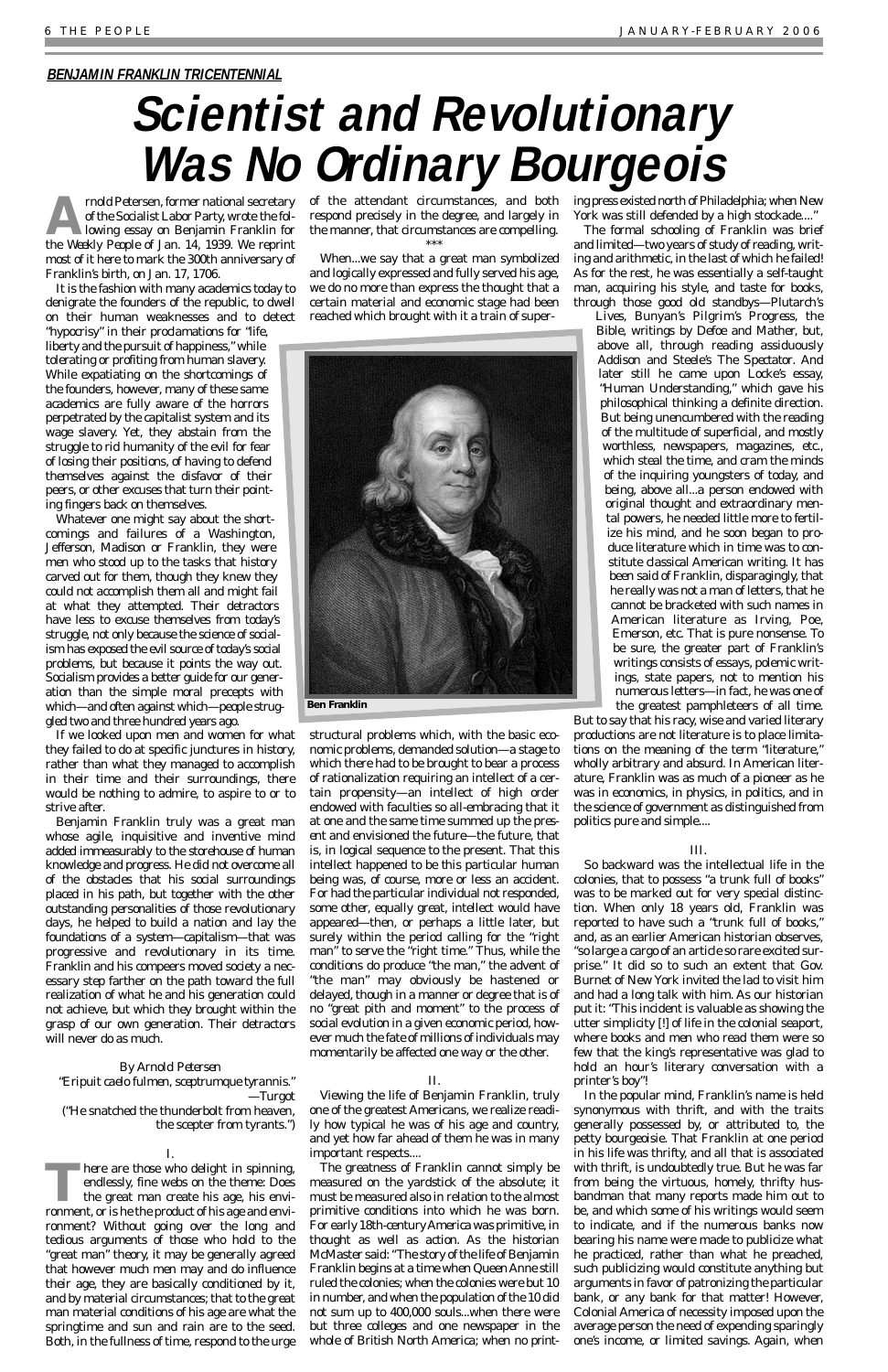Franklin preached moderation in eating and drinking, or morality, such as was prevalent at his time, or when he stressed the supposed value of continence, etc., he was far from lending personal example to his own precepts. For, despite his outward simplicity, despite his seeming moderation, he was essentially a man of the world—with a hearty zest for living, shrewd and calculating when he had need of being so, cautious when occasion required it, but he was, indeed, no Yahoo!...Franklin was no Cincinnatus who returned to his plough after heroic or political conquests. Franklin lived in a transition period, and, as so many other great men of such periods, shared to some extent the characteristics of both the old and the new era. At times he was certainly a perfect specimen of the *petit bourgeoisie*—but not for long. The thinker, the student, the philosopher, the inventor, statesman and practical man of affairs, were ever predominant, whatever may have been the frequency of petty bourgeois "lapses." His *Poor Richard's Almanac* is a veritable anthology of the wisdom of all the ages, including, as said, a goodly collection of the homilies proper to a rather primitive bourgeois society....

### IV.

His active mind was forever occupied with speculations on making life less laborious....

However, his inventions were numerous, his experimentations endless. There was scarcely a mechanical difficulty or toilsome effort which he did not attempt to solve or eliminate. His invention of the lightning rod won him wide acclaim.... Other inventions and experiments of his included the "Franklin stove," the kite experiment, the so-called Ferguson clock and innumerable gadgets for his own personal use which stimulated inventions generally....The recording of his inventions and various proposals for improving methods of doing things in general would make a long list—too long even to permit of an adequate summary in this limited space. But although at times he bitterly complained of the ridicule to which he was subjected by the ignorant mob (a circumstance which frequently prompted him to pursue his experimentation in stealth), he had the satisfaction of winning recognition in the contemporary world of science (even medical science). As early as 1752 he was awarded the Copley Medal of the Royal Society of London, which earlier had ridiculed his theory of lightning, and in 1777 he was elected a member of the Royal Medical Society of Paris, and an honorary member of the Medical Society of London in 1787. These medical distinctions, however, did not prevent him from poking fun at the doctors of medicine. While still in Paris, in 1784, he observed:

"There are in every great city a number of persons who are never in health because they are fond of medicines and always taking them, whereby they derange the natural functions and hurt their constitutions. If these people can be persuaded to forbear their drugs in expectation of being cured by only the physician's finger or an iron rod pointing at them [a la Mesmer!] *they may possibly find good effects though they mistake the cause"!* In the field of political economy and sociology, Franklin's discoveries were even more original and important than in the others. While a mere youth he gave expression to a thought which prompted Karl Marx to refer to Franklin as "the celebrated Franklin," as one who, after William Petty, was "one of the first economists....who saw through the nature of value." To the Marxian Socialist it is a matter of extreme satisfaction to be able to cite America's greatest all-around genius—certainly one of the greatest—against the vulgar contentions of the exploiting class which today holds in subjection the country's only useful class, the wage workers. In his pamphlet, *A Modest Enquiry into the Nature and Necessity of a Paper Currency*, Benjamin Franklin wrote:

"Why should the upper house, chosen by a minority, have equal power with the lower chosen by a majority? Is it supposed that wisdom is the necessary concomitant of riches, and that one man worth a thousand pounds must have as much wisdom as 20 who have only 999? And why is property to be represented at all?...Private property....is a creature of society, and is subject to the calls of that society, *whenever its necessities shall require it, even to its last farthing*." And the courageous, noble and great thinker concluded by deploring the tendency among some of his fellow citizens "to commence an aristocracy by giving the rich a predominancy in government.'

"There is a certain quantity of money needed to carry on trade. More than this sum can be

productive of no real use. Less than this quantity is always productive of serious evils.\* ...[Money] is a medium of exchange; and whatever men agree to make the medium is, to those who have it, the very things they want, because it will buy for them the very things they want. It is cloth to him who wants cloth. It is corn to him who wants corn. Custom has made gold and silver the materials for this medium of exchange. *But the measure of value for this medium is not gold and silver, but labor.* Labor is as much a measure of the value of silver as of anything else. Suppose one man employed to raise corn, while another man is busy refining gold [?]. At the end of a year the complete produce of corn and the complete produce of silver [gold?] are the natural price of each other. If the one be 20 bushels and the other 20 ounces, then one ounce of silver [?] is worth the labor of raising one bushel of corn. *Money, therefore, as bullion, is valuable by so much labor as it costs to produce that bullion.*"

This, indeed, is remarkably clear language, and sound doctrine, and revolutionary withal and especially revolutionary in its effect in our day. For when Franklin uttered it, he was unhampered by any restrictions now imposed by the necessities of a class which fears that labor would get revolutionary ideas into their heads. But in Franklin's day there was no such revolutionary class as the working class. Hence, such subjects as value, the true nature and measure of it, could be discussed freely and honestly. There were neither college professors, hired capitalist editors, nor "red"-baiting politicians at hand to denounce Franklin as a "Socialist," or as a tool of whatever might have been the contemporary equivalent of "Moscow"!

Again, on the subject of private property Franklin spoke with amazing clarity, and in a manner that likewise would have called down upon his head the denunciations of the quavering professors, the sleazily insinuating editors, and "public relations counsels," and the howling, medieval clerical propagators of falsehoods. Always strongly opposed to discrimination against the poor and propertyless, especially as regards the suffrage, he bitterly denounced the attempt to make the possession of property the condition for the exercise of the franchise....

In 1789, in Franklin's 84th year, the proposal was made to amend the Constitution of the State of Pennsylvania by which the upper house (Franklin, by the by, had opposed the reactionary bicameral legislature) would be elected by the property-holding class only—that is, a minority of the population—yet exercising equal power with the lower house, elected by the majority. Franklin exclaimed:

#### \*\*\*

At the Constitutional Convention (1787) Franklin had previously given expression to similar convictions. On the same question of attaching property qualifications to the ballot, he is reported by Madison as follows:

"Doctor Franklin expressed his dislike of everything that tended to debase the spirit of the common people. If honesty was often the companion of wealth, and if poverty was exposed to peculiar temptations, it was not less true that the possession of property increased the desire of more property. Some of the greatest rogues he was ever acquainted with were the richest rogues."\*\*

As might naturally be expected, Franklin was an ardent opponent of slavery. His enlightened mind revolted against the concept and practice of human slavery; but he also argued against it as disadvantageous, as uneconomical. The first antislavery society in America was organized by the Quakers in 1775. It did not thrive, but when it was revived in 1787 Franklin was made the president. He was one of the signers of a memorial addressed to the first United States Congress, petitioning for the abolition of slavery, but the politicians, in true style, "passed the buck," invoking the already hoary excuse of states'rights. This so outraged Franklin that he published a supposed account of the deplorable situation prevailing in Algeria in 1687, where "good Christians" had been captured by the pirates and sold into slavery. The satirical hoax goes on to relate how one Sidi Mehemet Ibrahim, a member of the "Divan" (diet—i.e., Algerian legislature!), reported on a petition to free the Christian slaves, with the result that the following resolution was adopted by the "Divan":

"The doctrine that plundering and enslaving the Christians is unjust, is at best problematical; but that it is the interest of this state to continue the practise, is clear; therefore, let the petition be rejected."

Thus, satirically and scornfully, Franklin exposed the smug hypocrisy of the pious, Christian slaveholders in America, and laid bare the sordid, material interests which moved heaven and earth to maintain the nefarious institution of slavery, precisely as today the "wage slaveholders" oppose the emancipation of the working class, justifying wage slavery in the same hypocritical manner, and for the same reasons, of those who opposed the efforts of noble Franklin to remove the foul blot on the young republic's escutcheon. Three weeks later Franklin was dead. Thus to the very last he fought intensely for human freedom and social progress, dying as nobly as he had lived.

### V.

It was David Garrick, the great 18th-century English actor, who said (about the famous preacher, George Whitefield) that he (Whitefield) was so great an orator that he could move an audience to tears and hysteria simply by varying his pronunciation of Mesopotamia! No such orator was Franklin. His speech was simple, direct and logical, and invariably convincing. And when his arguments or actions were met with slander and personal abuse, he could remain cool and silently disdainful. An instance of this we find on the occasion of the debate on a petition for the removal of Gov. Hutchinson of Massachusetts, which debate took place at a meeting of the Privy Council in London in 1774. Wedderburn, a lawyer who, as solicitor general, spoke against the petition, fulminated against Franklin, who was falsely accused by the Tories of having stolen certain letters which compromised Gov. Hutchinson. Wedderburn's attack

on Franklin (who was present) was violent and vituperative in tone and language, but Franklin remained quiet and dignified, as a result of which he reaped a new crop of admirers and friends, and considerable sympathy for the cause of the colonists. Horace Walpole later wrote these lines on the disgraceful incident:

"Sarcastic Sawney, swollen with spite and prate,

On silent Franklin poured his venal hate; The calm philosopher, without reply, Withdrew, and gave his country liberty."

Franklin belongs to the company of the immortals. Yet, for all his greatness, despite his towering genius, and extraordinary personality, he was more human than any among the men of his time and after. He was robust, yet capable of *(Continued on page 8)*

<sup>\*</sup>Compare William Petty: "Money is but the fat of the Body Politick, whereof too much doth as often hinder its agility, as too little makes it sick...."—*A.P.*

<sup>\*\*</sup>For more on this subject see "Franklin on the Richest Rogues" in another column.—*Edit*.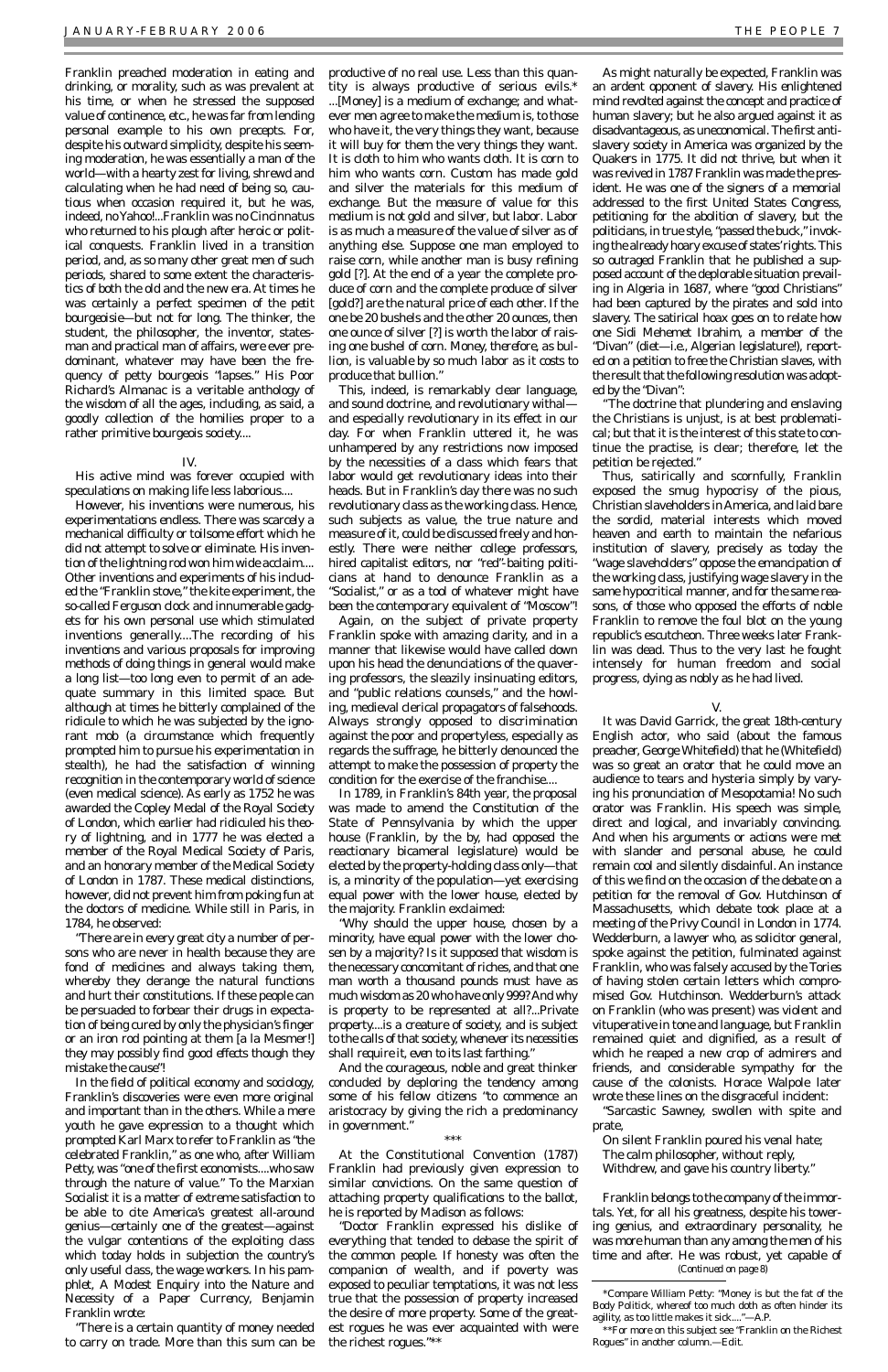(*Weekly People*, Jan. 21, 1956) Of Benjamin Franklin, Maj. William Pierce, of Georgia, wrote in his "Notes" on the Constitutional Convention of 1787:

"Dr. Franklin is well known to be the greatest philosopher of the present age;—all the operations of nature he seems to understand,—the very heavens obey him, and the Clouds yield up their Lightning to be imprisoned in his rod. But what claim he has to the politician, posterity must determine. It is certain that he does not shine much in public Council,—he is no Speaker, nor does he seem to let politics engage his attention. He is, however, a most extraordinary Man, and tells a story in a style more engaging than anything I ever heard. Let his Biographer finish his character. He is 82 years old, and possesses an activity of mind equal to a youth of 25 years of age."

Yet the far more comprehensive notes of James Madison revealed that Franklin played a most significant part in the convention, entering several debates and expressing reasoned views. On two or three occasions, instead of speaking on the subject

debated, he submitted a paper that another read. Throughout he showed concern that those without property (they were a small minority then!) should be protected against the ambitions and aspirations of wealth. Thus, while the subject of property qualifications for voting was

being debated, Madison entered this note:

"Dr. Franklin expressed his dislike of everything that tended to debase the spirit of the common people. If honesty was often the companion of wealth, and if poverty was exposed to peculiar temptation, it was not less true that the possession of property increased the desire of more property. Some of the greatest rogues he was ever acquainted with were the richest rogues."

Franklin had long been perturbed by the tendency of wealth to accumulate. He was, of course, a product of his age and therefore his thinking was hemmed in by its material possibilities. But that he grasped the implications of this tendency is shown by the following:

"Better days may come when, the true principles of the happiness of nations being better understood, there will be some sovereign sufficiently enlightened to put them in operation, that the causes, which tend continually to accumulate and concentrate...property and wealth in a few hands may be diminished."

Today the true principles of the happiness of nations *are* understood. And understood also are the means, not to *diminish* the concentration of economic power in private hands, but to *terminate* this power and render free those

who now wear the yoke of servitude. But no "sovereign" (ruler) will do this. It will be the work of the working class, the propertyless who now compose the overwhelming majority.

What more fitting salute to Benjamin Franklin, the man of revolution and initiator of change, than to help this work—the historic task of our generation—along.

restraint—fond of good living...witty companions and learned fellow-savants. He was, in short, a strange combination of diverse personalities, as for instance, of an Icarus, a Plato, a Falstaff. But, unlike Icarus, his wings of invention were not melted by flying too close to the sun; though a teacher and a scholar, he was not a didactic Plato; and though he lived his life richly, fully and with gusto, he escaped the grossness of Falstaff. It is perhaps as much for his purely human, lovable qualities, his essentially (and pardonable) human weaknesses, as for his great contributions to human thought and social progress, that we love him. Though born into a primitive society, essentially a parochial society, he was anything but primitive or parochial. His was a universal, all-embracing mind. Daniel De Leon hails him as being the first to suggest the internation-

al brotherhood of man when he (Franklin) suggested that the field of stars on the American flag would eventually be widened to make room for many more stars, these to represent all the peoples and races on earth. Of all the great Americans he is peculiarly of the people—even more so than Lincoln—because he is elemental, of the earth earthy, and we understand him and love him in the same sense that we love the wind, and the rain, and the earth, and all things sweet and natural; all that is fructifying and truly great and imperishable! He represents true progress, he is science and invention incarnate, and, instead of trembling before tyrants, he makes tyrants tremble. Even today, as we witness the mad witches'cauldron that we call capitalism, we are reminded of his sage words on war. "A highwayman," he said in 1785, "is as much a robber when he plunders in a gang as when single; and a nation that makes an unjust war is only a great gang." Was Franklin referring to a contemporary Hitler or Mussolini when he made this reference

to bandit rulers and gangster nations?

His repudiation of his son William, for the latter's base treason, and unnatural support of usurpation—the British Crown—endears him to us still more, for though it would have been human if Franklin had yielded to sentimental considerations, he could not, and would not, condone betrayal of all that he held dearest and worthwhile in life, even when his first-born was the offender. He could not, would not and did not bow down before the tyrant. One who could and did so could be no son of his! Monarchs and tyranny, he knew, would perish. Liberty and humanity would in the end conquer and endure. And in the kingdom of the intellect, of the nobler human spirit, it is the Franklins who rule, while the petty kinglets grovel in the dust!

"When monarchs tumble to the ground Successors easily are found; But, matchless Franklin! What a few Can hope to rival such as you, Who seized from kings their sceptered pride, And turned the lightning's darts aside!"

### —*Philip Freneau*



# **Franklin on the 'Richest Rogues'**

# **. . . No Ordinary Bourgeois**

### *(Continued from page 7)*

**'They that can give up essential liberty to obtain a little temporary safety deserve neither liberty nor safety.'** *—Benjamin Franklin*

This is my contribution of \$ \_\_\_\_\_\_\_ for *The People*'s Press Security Fund, which will help support the SLP's official journal. (Please make checks/money orders payable to the Socialist Labor Party or *The People* and mail to P.O. Box 218, Mountain View, CA 94042-0218.)

| Name                                                                                                                                                           |  |
|----------------------------------------------------------------------------------------------------------------------------------------------------------------|--|
| <b>Address</b>                                                                                                                                                 |  |
| Apt.                                                                                                                                                           |  |
| City                                                                                                                                                           |  |
| <b>State</b><br>$-Zip$                                                                                                                                         |  |
| (Political contributions are not tax deductible.) Acknowledgments will be made in The People. Please indicate if<br>a receipt is desired: $\Box$ Yes $\Box$ No |  |

### The People's Press Security Fund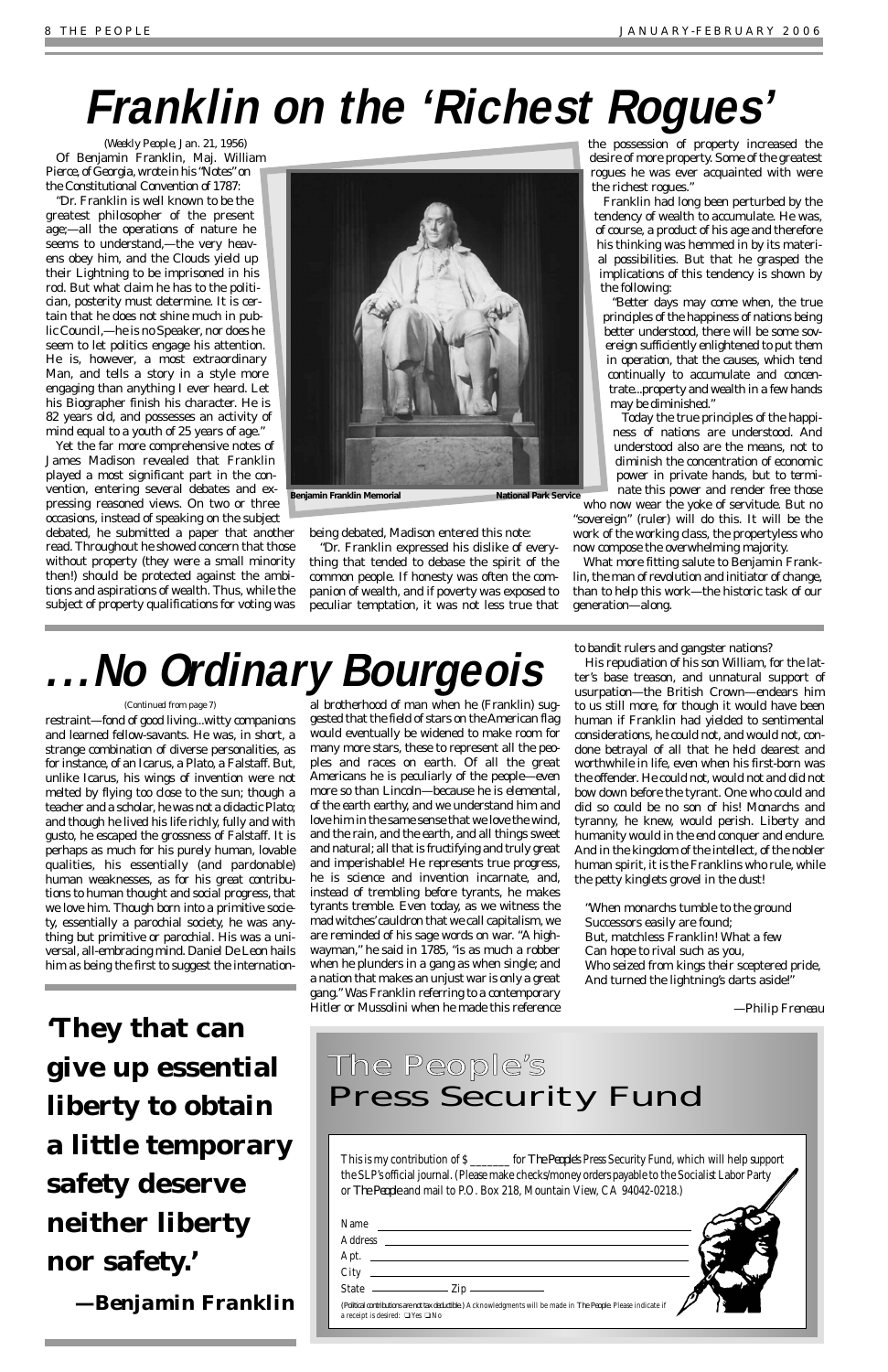II n one of his most important and popular works, *Socialism*, *Utopian and Scientific*, Frederick Engels referred to the sanctity of the home as the "the basis of all personal freen one of his most important and popular works, *Socialism, Utopian and Scientific*, Frederick Engels referred to the sanctity of dom." That may surprise those who think that socialism implies a barrack existence for "the masses." Nonetheless, the latter is a myth and the former is a fact.

With that thought in mind, imagine how Engels

might react if he were to suddenly reappear and find that a government that still invokes his name and once claimed his principles as its own has been forcibly evicting millions of people from their homes!

Well, there is such a country. It is China, and, according to the Center on Housing Rights and Evictions (COHRE), it has been forcibly evicting and destroying the homes of millions of people since at least the 1980s. Scott Leckie, director of the Swiss-based center, recently summed that history up in the following paragraph.

"More than 40 million Chinese farmers lost their land and livelihoods in the past 20 years due to rapid industrialization and urbanization. At least 1.25 million households were demolished and nearly 3.7 million people evicted and relocated throughout China in the past decade, causing widespread suffering to thousands of communities across the country. The lack of legal remedies to resist these evictions, the inadequate compensation and resettlement provided to those evicted, the use of extreme force in carrying out evictions, and police brutality towards those protesting against land grabs and forced evictions are testimony to the Chinese government's ruthless contempt for housing rights. COHRE is particularly concerned about the forced evictions of at least 400,000 people carried out in Beijing in connection with the upcoming 2008 Summer Olympic Games—a figure to which the Beijing Municipal State Land Administration itself admits. Removing people from their homes against their will is not only a human rights violation, but contrary to the 'Olympic Spirit' as well."

Whatever the violence to the "Olympic spirit," China's actions are in perfect harmony with the "spirit" of capitalism. Indeed, what is happening in China today bears an uncanny resemblance to what happened in Europe a few hundred years ago in the wake of a technological revolution that cleared the way for capitalism to uproot the old system of feudalism. Engels summed up that revolutionary transformation in the same work in which he identified the sanctity of the home as the "the basis of all personal freedom." Hand-held tools and individual production were the foundation of the feudal economy, Engels observed, and continued: "But all this changed as soon as the means of production became socialized and concentrated in the hands of capitalists. The means of production, as well as the product, of the individual producer, became more and more worthless; there was nothing left for him but to turn wageworker under the capitalist. Wage-labor, aforetime the exception and accessory, now became the rule and basis of all production; aforetime complementary, it now became the sole remaining function of the worker. The wage-worker for a time became a wage-worker for life. The number of these permanent wage-workers was further enormously increased by the breaking up

of the feudal system that occurred at the same time, by the disbanding of the retainers of the feudal lords, the eviction of the peasants from their homesteads, etc. The separation was made complete between the means of production concentrated in the hands of the capitalists on the one side, and the producers, possessing nothing but their labor-power, on the other. *The* *contradiction between socialized production and capitalist appropriation manifested itself as the antagonism of proletariat and bourgeoisie."*

Not all of China's uprooted millions have been forced to abandon the countryside and move to its already overcrowded cities. China's headlong rush away from its supposed communism toward full-fledged and bona fide capitalism has acted as a magnet to draw farmers and peasants to cities where they hope to find decent jobs and lift themselves out of poverty.

Many have been disappointed, of course, not only because the number of people pressing into China's urban centers far outnumber the jobs available, but because the flood has expanded the pool of available labor, increased the competition for work and enabled China's "entrepreneurs" to hold wages down.

Whether driven off the land and forcibly evicted from their homes, or simply drawn to China's burgeoning industrial centers to better their lives, one thing is certain: the revolutionary changes transforming China's economy have also brought a revolutionary transformation of China's class structure. China has today what it did not have in 1949 when the "Communist Party" came to power, and what it could not develop on its own. What China has today—or will have before many more years pass by—is the industrial foundation and the industrial working class needed to build socialism. With that comes the modern class struggle between the working class, on the one side, and the capitalist class and its champions in power, the

Chinese "Communist Party."

China, of course, is on the verge of evicting Engels himself from the national pantheon, but it cannot stop "the antagonism of proletariat and bourgeoisie"—*the class struggle*—from taking root in China's soil. Indeed, many manifestations of that struggle have already emerged. Where they will lead is still an open question, but they will bear close watching as they unfold.

## **Those Three Little Words**

### *By Michael James*

Driven anywhere lately? Been stuck in traffic? Who hasn't? The only thing worse than gridlock is being forced to stare at one of those "Support Our Troops" yellow ribbons attached to the back of the car or truck in front of you. It is bumper-sticker brainwashing. Those three little words deserve critical analysis.

First, the term "our" is so misleading. The troops do not serve the working class. They are in the service of the capitalist ruling class, which, unlike the U.S. working class, always acts in its own interests. Marx said this bourgeois class is always "squandering in piratical wars the people's blood and treasure." In other words, corporate and governmental leaders, the pirates of capitalism, routinely send working-class soldiers to their deaths as part of conducting business. The term "support" is an invitation to close your mind, surrender your moral duty to question usurped authority, abandon your civic responsibility to resist needless wars, and passively, willingly, mindlessly participate in the current criminal enterprise on foreign soil. Workers who brandish this slogan have been duped into unwittingly betraying their own class interests in favor of collaboration with capitalist

ruling-class interests.

That little yellow ribbon represents a kind of emotional blackmail. It plays on sentiment to pervert the natural and spontaneous concern that people have for soldiers by twisting that good-natured concern into jingoistic war frenzy.

"Support Our Troops" is an abdication of the fundamental duty of parents to protect children. Working-class parents would not surrender their children to robbers or rapists on the streets, but eagerly and proudly surrender their children to capitalist criminals such as Bush, Cheney and Rumsfeld who orchestrate the mutilation and murder of working-class soldiers.

The ruling class is predatory, not unlike sexual predators, preying upon the minds and bodies of

working-class youth. If you think this is an extreme accusation, pause and consider the seductive, manipulative and aggressive tactics of the U.S. military.



For example: the federal government strong-arms high schools with the "No Child Left Behind Act" into giving recruiters access to student phone numbers and addresses or facing loss of federal monies. Recruiters are stalkers, waving the flag while searching for young flesh. "Support Our Troops" signifies complicity with U.S. militarism, a policy that pours nearly half the public treasury into the Pentagon and away from health care, education, the environment, cities, infrastructure, libraries, housing and other basic human needs.

Those who believe "Support Our Troops" is an expression of good citizenship are blind to the interests of their class, their country and the soldiers themselves. Good citizens, on the other hand, know that capitalism must be abolished because it always means war. Good citizens understand the need for resistance and revolution. In addition, good citizens know the beauty of another set of three little words: "Peace Through Socialism."

# **'Communist' China Forces Millions From Their Homes**



**96 pages—\$5.95 postpaid**

**NEW YORK LABOR NEWS P.O. Box 218 Mountain View, CA 94042-0218**

### **Socialism: Utopian & Scientific**

by Frederick Engels

Traces the development of socialism from a movement of "social uplift" to one in which the workers self-consciously struggle to free themselves by changing the social structure. Contrasts idealist conception of history with the Marxist conception. Includes Engels' introduction to the 1892 edition and the essay The Mark. (International Publishers edition.)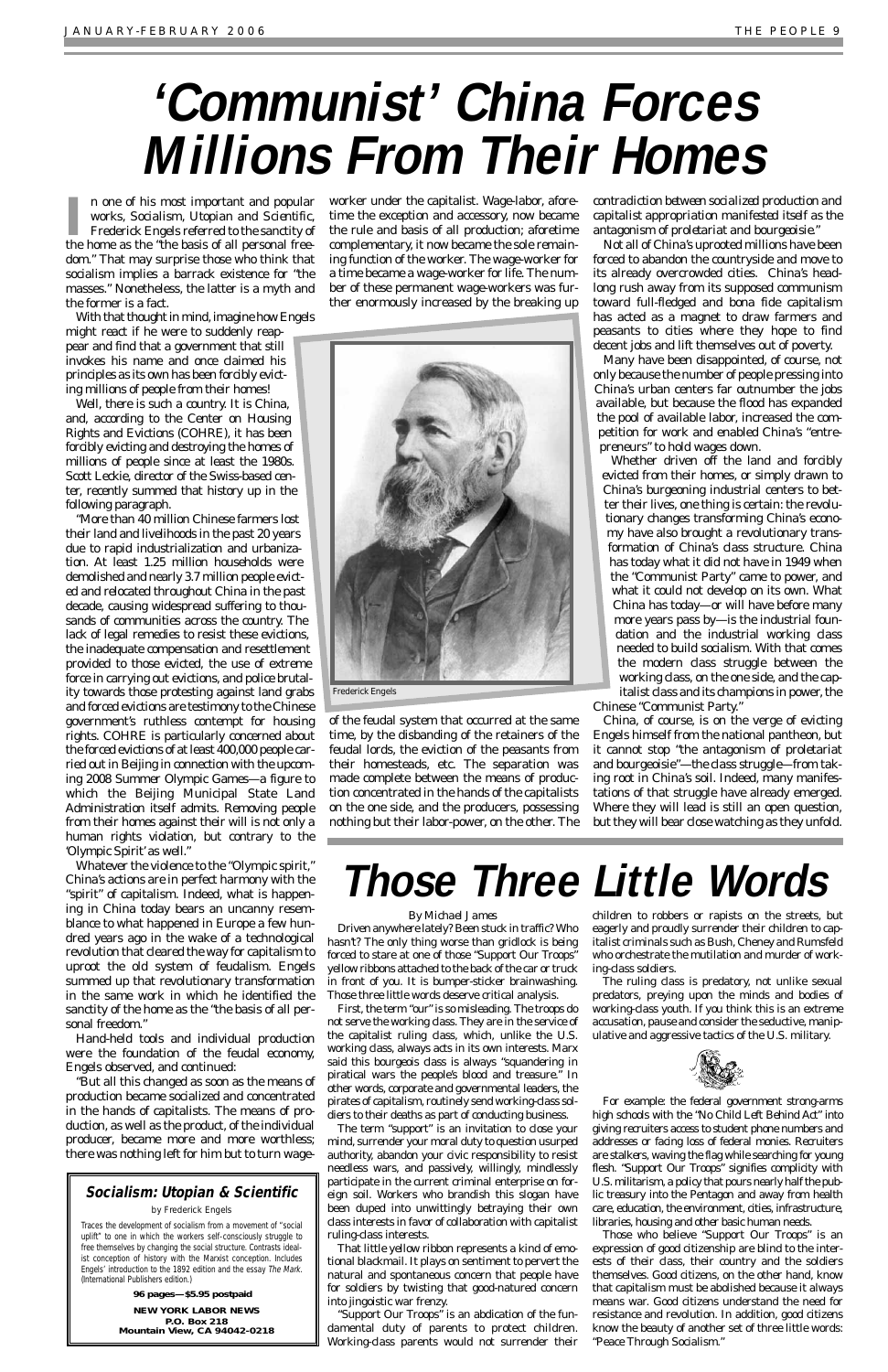The old definition of science used in Kansas reads in part, "Science is the human activity of seeking natural explanations for what we observe in the world around us." The board is replacing that with one that calls science "a systematic method of continuing investigation that uses observation, hypothesis testing, measurement, experimentation, logical argument and theory building to lead to more adequate explanations of natural phenomena." As a physics professor at the University of Kansas notes, "The only reason to leave out 'natural explanations' is if you want to open the door to supernatural explanations." (*The New York Times*, Nov. 15) The Dover, Pa., case is a lawsuit fomented by the Thomas More Law Center, a nonprofit law firm started by two right-wing Roman Catholics. Its purpose is to generate lawsuits in defense of anti-abortion activists, gay rights opponents and school boards that have attacked evolution and advocated the teaching of ID. Its purpose, according to one of its founders, is to use the courts "to change the culture." For years it has sent lawyers around the country to find school boards to fight evolution and teach ID in hopes of generating a high-profile trial. They were turned down by boards in West Virginia, Michigan, Minnesota and a number of other states. They finally found their taker in Dover, where the school board required teaching of ID, as recommended. When a group of parents favoring evolution instituted a suit, the Tomas More people provided defense. But Dover was not their ideal, since the Dover board had a history of overt creationist teaching, much of which was

evident in the testimony during the trial. The trial started in late September and ended on Nov. 5 after prolonged testimony. The judge in the case was expected to rule in late December or early January. And regardless of the outcome, appeals are expected, maybe going as high as the Supreme Court.

Fortunately for Dover, however, the outcome of the case will be moot. On Nov. 9 voters in Dover ousted the pro-ID board, removing eight of the nine members and electing a board committed to teaching evolution. The outcome of a similar trial, in Georgia, suggests the path of appeals that may apply. In a Georgia county, the school board had required that the biology texts that taught evolution have a sticker affixed that warned the students, "This textbook contains material on evolution. Evolution is a theory, not a fact, regarding the origin of living things...." Agroup of parents, backed by the ACLU, sued to have them removed on the grounds that the sticker expressed religious, not scientific, beliefs. A federal district judge agreed and ordered the stickers removed. Now before the U.S. 11th Circuit Court of Appeals, the outcome is in doubt, with one of the judges on the three-judge panel expressing his doubts about evolution as follows: "From nonlife to life is the greatest gap in scientific theory. There is less evidence supporting it than there is for other theories." The judge's ignorance and evident religious bias shows the danger of the courts' deciding what is and isn't science. The courts are not the only place that the threat to science appears. George W. Bush endorsed teaching of ID while the trial was

going on. In addition, an exhibition celebrating the life of Charles Darwin at the American Museum of Natural History failed to find a single corporate sponsor because American companies do not wish to be on the "wrong" side in the debate between science and fundamentalist

Christians. (*London Telegraph*, Nov. 20)

The Bush administration has shown contempt for science, not only in relation to evolution but as it relates to the environment, medicine and reproductive health. It shows no compunctions about rewriting results of studies that don't match its viewpoints and changing terminology to cloud debate (for example, "climate change" in place of the more descriptive "global warming"). Meanwhile, it cloaks itself in religion to give the illusion of moral superiority while it indulges in brutal imperialist warfare and aids its corporate supporters in intensifying exploitation of workers.

\* *The above article was written before the Dec. 20 ruling in which federal Judge John E. Jones III found that "intelligent design" is a religious doctrine and cannot be taught in public schools. "We find that the secular purposes claimed by the [Dover, Pa., school] board amount to a pretext for the board's real purpose, which was to promote*

*religion in the public school classroom," the judge said.—Editor* 

rious campaigns to keep new Wal-Mart stores out of two small towns, and then fades to happy music and the scrolling locations of many other such "successes."

The film fails precisely because successfully fighting to keep Wal-Mart out of your own backyard is hardly a success. It leaves audiences with the impression that "victory" in the struggle against the likes of Wal-Mart can come simply by making sure the company builds in someone else's backyard.

Victory against rapacious companies such as Wal-Mart and the rapacious socioeconomic system they spring from—capitalism—will begin to be forged when the workers become tired of such hollow "victories" as Greenwald presents in this film and work instead to win the class struggle by expropriating from the expropriators every Wal-Mart store, along with all the industries and services.

In socialist society Wal-Mart's facilities will become democratically controlled facilities from which socially produced goods may be equitably distributed to those who do the work—with provision for the elderly, the young and disabled. And they will exist within the context of a collectively owned economy that will free us all from the economic dictatorship of the capitalist class under which we presently live—the very system which reveres its Wal-Marts as examples of "success."

*—K.B.*

## **Campaign Against Evolution**

bility for workers to begin to solve all the social, economic and environmental nightmares in which capitalism has enveloped the world. That task is the building of a movement to organize the workers along industrial lines to assume collective ownership of the machines of social production which they and their ancestors have built, and to establish democratic control of the whole economy by the producers themselves.

Only such a socialist reconstruction of society holds any potential to solve such problems because it would put those who have a material interest in solving those problems in direct and cooperative control of the social resources needed to accomplish their solution.

them and, hence, his real motive for starting the war. He seemed to step down from the arrogant self-assurance that has characterized all his earlier pronouncements on the war, and took refuge behind what may be the most brazen attempt at deception to date. The latest bit of deception was performed from behind a mask of seeming contrition, in contrast to the self-assured and arrogant posturing that had become all too familiar since that fateful night in March 2003 when he ordered the assault on Iraq to begin. The new posturing was accompanied by a new script built on the theme that "mistakes" had been made, that there had been a breakdown in the gathering of the intelligence on which he and his advisers supposedly based their decision to start hostilities.

Somehow, however, the war has to continue regardless of past mistakes. Somehow, it is still the right thing to do, even though the justification for it was wrong. Somehow, the American working class must accept that the war has mysteriously turned righteous because its aims are righteous, or so he would have American workers believe.

Yet, to reach that point in his speeches Mr. Bush and his speech writers could not quite make a clean break with the old falsehoods and half-truths. By the time he delivered his fifth and concluding speech from the Oval Office on Dec. 18, he had substantially reiterated all the old hash:

The invasion of Iraq was a justified response to the attack of Sept. 11, as though Iraq was responsible or had a hand in the events of that day.

Bush, his aids and other governments thought Iraq had those elusive weapons of mass destruction stashed away somewhere, as though United Nations inspectors had not determined that no such weapons existed before the invasion began.

That if there were "mistakes" to start, they are irrelevant and should not concern the American people because they shrivel to insig-

nificance when stacked up against the new Iraqi "democracy," as though the new Iraqi government was not dominated by theocrats and other antediluvian elements who care as little or less for democracy as Saddam Hussein ever did.

(Even as Mr. Bush spoke to justify the war on the pretense of its having brought a façade of democracy to Iraq, new revelations about his having authorized spying on American citizens and American organizations were making headlines. Mr. Bush did not deny the reports about these flagrant violations of constitutionally guaranteed liberties. Instead, he confirmed them and claimed that his actions not only were within constitutional bounds, but that they were meant to protect the civil liberties of all Americans. Mr. Bush's assertions put one in mind of what the Louisiana politician Huey Long once said: "Of course we will have fascism in America but we will call it democracy!")

And, so, we come almost full circle back to where we started nearly three years ago. About the only thing missing was a repetition of the denials that Mr. Bush decided to invade Iraq long before Sept. 11, 2001.

The war on Iraq never was about terrorism, a dictator's brutality or democracy. It was and still is about oil and strategic advantages. Indeed, capitalist interests in resources, markets, spheres of influence and strategic advantages have been at the heart of every modern war, regardless of all the rhetoric to the contrary. As Daniel De Leon expressed it:

"There is no exception to this principle: The capitalist's country is his pocket; his patriotism is his profits; and when he uses the words 'American,' 'Patriotism' and the like, he does so only as a mask—a mask that, at convenient times, so completely deceives the working people, that they allow themselves to be cajoled by it, and expose their lives—for the greater glory of the Capitalist Class." (March 27, 1898)

## Wal-Mart

# **.. War and Spying**  ... Wal-

## **. . .Movie**

#### *(Continued from page 1)*

### *(Continued from page 1)*

### *(Continued from page 5)*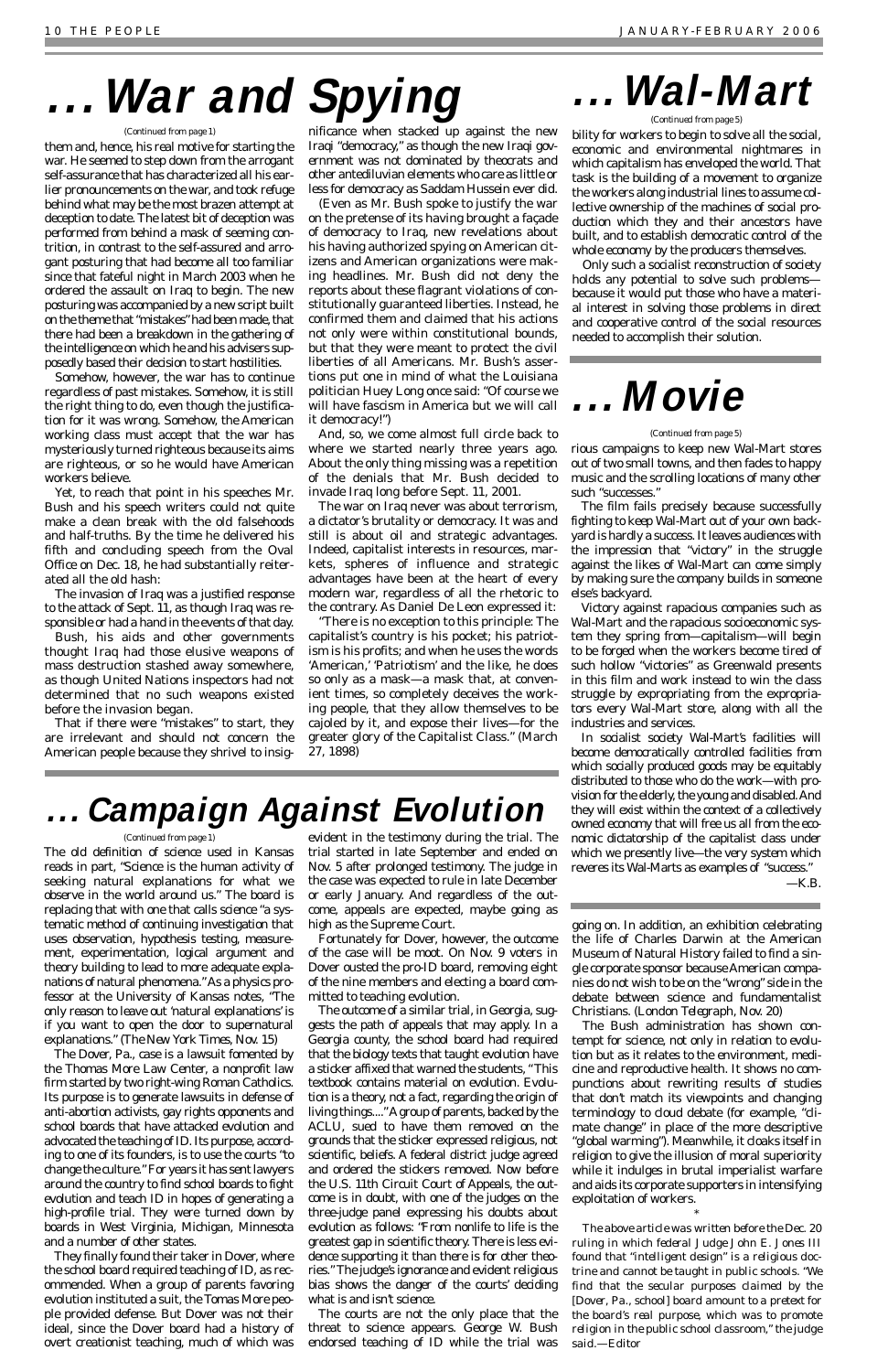cery store parking lot just east of the plant. The midday incident sent some people fleeing, it said, but it described others as onlookers.

As firefighters in yellow protective suits and breathing apparatus tried to ventilate the building, a Davenport fire captain said: "Products were mixed together that should not have been mixed together." He also said it was "safe down there." However, he did not explain why, if it was safe, firefighters needed protective suits and breathing apparatus.

The plant makes industrial cleaners in a former potato chip factory. Within a few blocks are homes, schools, grocery stores, food-processing

plants, heavy industries and shops. One student who lives nearby said the smoke smelled like sulfur. Others said it smelled like iodine and that the smoke only went up so high and came back down.

The business's owner reported that he was not sure what happened during the blending of about 300 gallons of several acids. The chemicals were being mixed for the first time for a customer that supplied the formula, but the formula had been slightly modified for use as a metal brightener. The unexpected violent reaction produced the cloud of what was thought to be nitric acid. The owner said that all the employees got out of the building just fine and without any

### directory-

injuries. Referring to what he thought to be the nitric acid vapor, he said that "it's certainly nothing you want to be around very long" but that he did not "think there's any lasting danger." He also wasn't sure how the building or any residue would be cleaned, and that his "guess" is that "it just needs to be hosed down."

Perhaps the "invisible hand" of the capitalist market will clean it up for him. That is what capitalists and their mouthpieces say regulates industry and protects us. Well, the "invisible hand" made a very *visible* chemical cloud in Davenport.

While politicians and capitalist media distract workers with debates about such things the word "God" in the Pledge of Allegiance, people all over the earth try to run away from capitalism's disasters. The senseless and reckless location of dangerous chemical plants near residential neighborhoods, combined with careless experimentation of volatile chemical mixtures, forced people to flee in Davenport. It was not long ago when several thousand people died in Bhopal, India, when another of capitalism's chemical plants went "awry."

Yet, the capitalist news media, in its service to their masters, still attempt to make people believe that the chemicals themselves went "awry."

While the people of Davenport fled a chemical cloud on a warm summer afternoon, their city leaders were hard at work making sure the business climate was good enough to attract a new casino hotel project.

While the chemical reaction continued to produce more nitric acid vapor into the night, the capitalist newspapers were hard at work selling newspapers that spun the latest disasters and developments caused by the effects of capitalism.

Global warming, monster killer storms, wars, environmental disasters and sickness are all a result of this insane system. People around the world are dying because of capitalists fighting over resources to exploit for profit. Even the disasters are a resource to milk for profit by the media corporations.

Socialists know the truth, that the capitalist system and its political agents are, in fact, what has been "awry" for a long time. Socialists know the essence of capitalism means run like hell if you can! Socialists also know that a better world is possible.

### (Oct. 15–Dec. 16) *Christmas Box*

John O'Neill \$1,000; \$500 each Anonymous, Marie & Ray Simmons; Chris Dobreff \$200; \$100 each Tom Puszykowski, Reynold R. Elkins, Robert K. Hofem; \$50 each John S. & Rosemary I. Gale, Harvey Fuller, Harley G. & Cecelia C. Selkregg, Fred Punzo, Alex Iwasa, Bills family (In memory of Richard Woodward), Anonymous, James A. Barr, Donald Rogers, T.

Sweeney, Joseph C. Massimino.

William E. Tucker \$35; Marshall G. Soura \$30; \$25 each John Lambase, Jean Lee, Phillip Colligan, Robert Ormsby, Ross Schelin, Sarah Haggard, Matt Casick, Steve Druk, Country Health Store, Wendel Wettland, Adam Oviatt; \$20 each Anonymous, Mike Ogletree; \$15 each Chuck Fair, Carl Archambeau; \$10 each Harry E. Gibson, T.G. Barnhill, Paul L. Wolf, Richard F. Mack, E. Pahus, Ewald Nielsen, Juliette Jackson, Kenneth E. McCartney; Alphonse Eiden \$7; Milton A. Poulos \$6; \$5 each William J. Prinz, Gerald Gunderson, William Sariego, Frank B. Evans.

Total: \$3,573.00

*New Publications Fund* Roy K. Nelson \$200; Alex Iwasa \$50. Total: \$250.00

*Press Security Fund* \$200 each Chris Dobreff, Irene Schelin; Bruce Gard \$30; James F. Cline \$26.75; \$25 each Daniel Kyrk, Robert Ormsby; George S. Taylor \$11; \$10 each Doug Smiley, Richard F. Mack, William A. Morales; \$5 each N.E. Ibars, Sarah Haggard; Robert Jensen \$2; \$1 each George Gaylord, Daniel B. Lazarus. Total: \$561.75

*Prisoner Subscription Fund* Emilya C. Cohen \$15; \$5 each Joe Randell, Donald F. Cuddihee Sr.

Total: \$25.00

### *SLP Leaflet Fund*

Chris Dobreff \$200; Michael Preston \$100; Alex Iwasa \$50; Ali Ebrahimi \$43; \$30 each Michael Wenskunas, Walter K. Bagnick; Mary & John Brlas \$25; James F. Cline \$18; Sid Rasmussen \$12; Juliette Jackson \$10; \$6 each John S. Gale, Daniel Kryk, Reynold R. Elkins; \$5 each Jill Campbell, Clayton Hewitt, Marshall G. Soura; R.C. Moody \$1.50. Total: \$522.50

### *SLP Sustainer Fund*

Robert K. Hofem (In memory of Wynn Hofem) \$1,000; Joan Davis \$800; Bernard Bortnick \$300; Chris Dobreff \$200; \$160 each Robert P. Burns (In memory of John Madjarac), Robert P. Burns (In memory of Louis Toth); Michael J. Preston \$150; Lois Reynolds \$100; Michael Wenskunas \$60; Richard Aiken (In memory of John W. Aiken) \$50; Clayton Hewitt \$30; \$20 each Jill Campbell, Steve Littleton; George T. Gaylord \$1. Total: \$3,051.00

### **Socialist Labor Party**

*Financial Summary*

| Bank balance (Nov. 30\$154,718.87 |  |
|-----------------------------------|--|
|                                   |  |

of that society whenever its necessities shall require it, even to its last farthing; its contributions, therefore, to the public exigencies are...the return of an obligation previously received, or the payment of a just debt." This radical communistic exaltation of the social welfare—of human life—above property, will add to the jar the reverential worshippers of Franklin will perhaps receive from his contributions to the basic economic doctrines of socialism.

Whether it does or not, the economic and sociological contributions of Franklin to the world's progress will add to his stature and raise him above the bourgeoisie he so well served.

All honor to Benjamin Franklin, genius of his age, and, like all genius, in advance of it!

## **Funds**

# **. . .Toxic Cloud Released**

#### *(Continued from page 3)*

# **. . .De Leon**

#### *(Continued from page 4)*

### **ACTIVITIES**

### **CALIFORNIA**

**Discussion Meetings—**Section San Francisco Bay Area will hold the following discussion meetings:

**Oakland:** Saturday, Jan. 14, 3–5 p.m., Rockridge Public Library, Community Room, 5366 College St.

**Santa Clara:** Saturday, Jan. 21, 1–4 p.m., Santa Clara Public Library, Sycamore Room, 2635 Homestead Rd.

**San Francisco:** Saturday, Jan. 28, 1:30 p.m.–4 p.m., San Francisco Public Library, Conference Room, Grove & Larkin streets.

For more information call 408-280-7266 or email slpsfba@netscape.net.

### **OHIO**

**Independence: Discussion Meetings—**

Section Cleveland will hold a discussion meeting on Sunday, Jan. 15, 1–3 p.m., Independence Public Library, 6361 Selig Dr., (off Rt. 21 [Brecksville Rd.] between Chestnut and Hillside). For more information call 440-237-7933.

### **OREGON**

**Portland: Discussion Meetings—**Section Portland will hold the following discussion meetings from 10 a.m.–12 noon at the Portland Main Library, SW Yamhill & 10th: Saturday, Jan. 14, "The U.S. & Iraq Oil"; and Saturday, Feb. 25, "The Media & Manufacturing Consent." For more information call Sid at 503-226- 2881 or visit the section's website at http://slp.pdx. home.mindspring.com.

### *NATIONALISM: Working-Class Nemesis*

**16 pages — \$1 postpaid**

**NEW YORK LABOR NEWS P.O. Box 218 Mtn. View, CA 94042-0218**

### **UNITED STATES**

**NATIONAL OFFICE—**SLP, PO Box 218, Mtn. View, CA 94042-0218; (408) 280- 7266; fax (408) 280-6964; email: socialists@slp.org; Web site: www.slp.org.

#### **AUSTRALIA**

Brian Blanchard, 58 Forest Rd., Trevallyn, Launceston, Tasmania 7250, Australia. Call or fax 0363-341952.

### **CANADA**

**VANCOUVER—**SLP, Suite 141, 6200 McKay Ave., Box 824, Burnaby, BC, V5H 4M9.

#### **GREAT BRITAIN**

Jim Plant, P.O. Box 6700, Sawbridgeworth, CM21 0WA, UK. Email: socliterature@btopenworld.com. Fax 01279- 726970.

### **PUERTO RICO**

Call C. Camacho at (787) 26-0907. Email: redflags@coqui. net.

### **Reform or Revolution**

An address by Daniel De Leon

De Leon makes clear why reform may be logical at one stage of social development, while at another it may be the worst of criminal nonsense.

48 pages—\$1.25 postpaid

NEW YORK LABOR NEWS P.O. Box 218 Mtn. View, CA 94042-0218